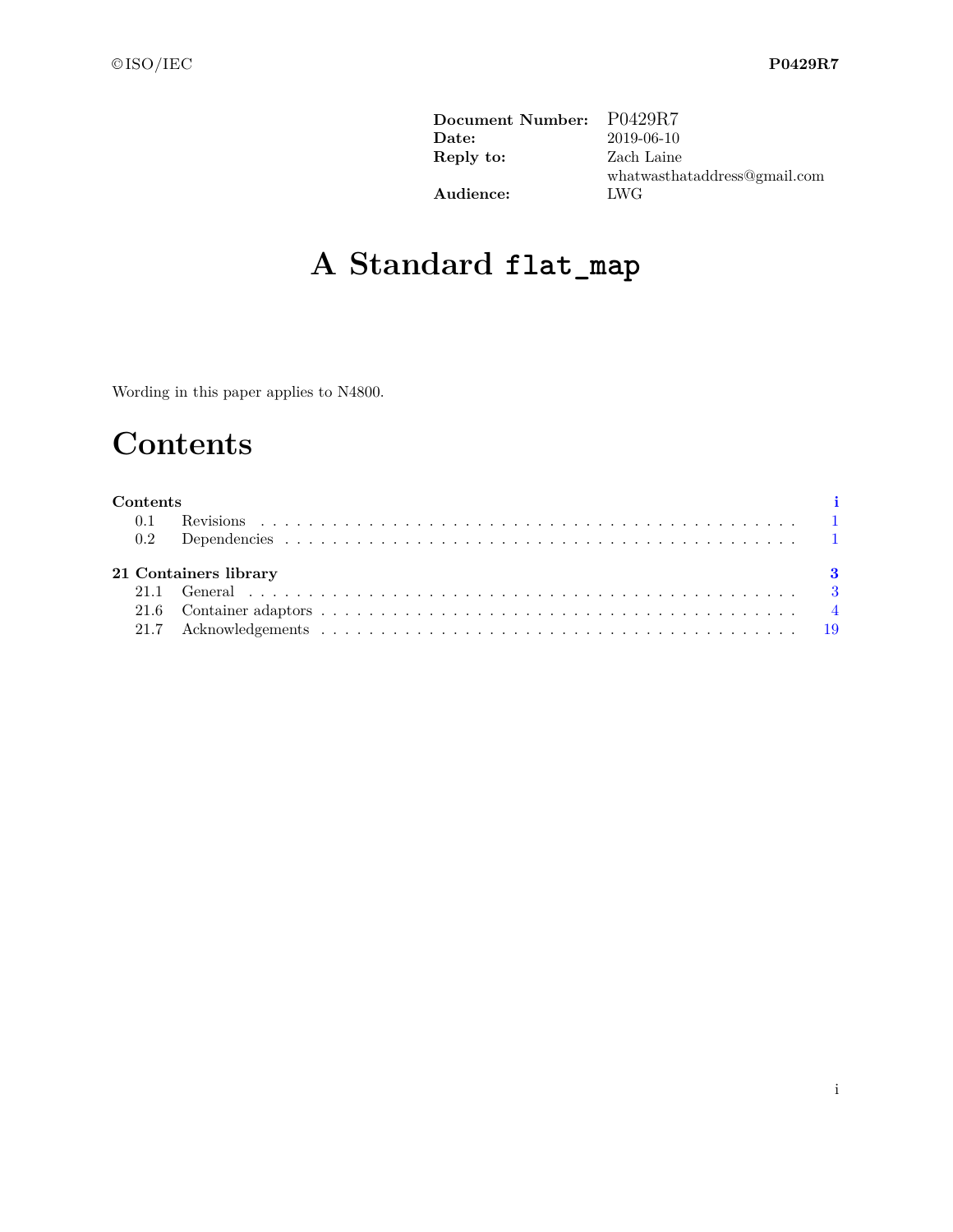## <span id="page-1-0"></span>**0.1 Revisions**

# **0.1.1 Changes from R6**

- Numerous wording fixes based on early reviews by Daniel Krügler and Arthur O'Dwyer.
- Numerous formatting corrections.
- Numerous wording fixes based on LWG review in Kona.

# **0.1.2 Changes from R5**

- Address comments from San Diego meeting LWG small group review.
- Replace *Requires:* elements with new-style elements.
- Remove merge() member functions, based on LEWG guidance.
- Numerous other corrections.

### **0.1.3 Changes from R4**

— Address comments from Batavia meeting review.

# **0.1.4 Changes from R3**

- Remove previous sections.
- Retarget to LWG exclusively.
- Wording.

# **0.1.5 Changes from R2**

- value\_type is now pair<const Key, T>.
- ordered\_unique\_sequence\_tag is now sorted\_unique\_t, and is applied uniformly such that those overloads that have it are assumed to receive sorted input, and those that do not have it are not.
- The overloads taking two allocators now take only one.
- extract() now returns a custom type instead of a pair.
- Add contains() (tracking map).

# **0.1.6 Changes from R1**

- Add deduction guides.
- Change value\_type and reference types to be proxies, and remove {const\_},pointer.
- Split storage of keys and values.
- Pass several constructor parameters by value to reduce the number of overloads.
- Remove the benchmark charts.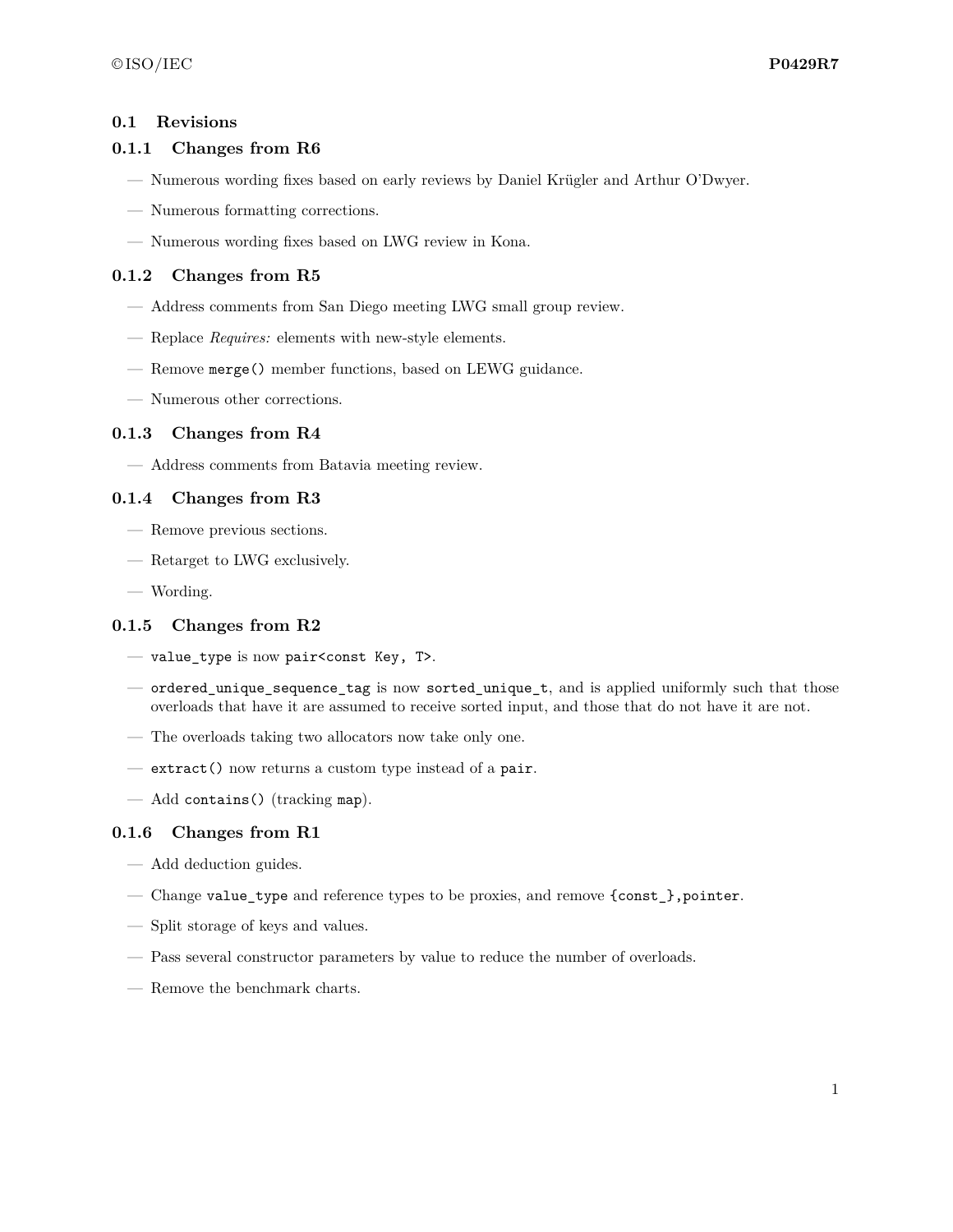# **0.1.7 Changes from R0**

- Drop the requirement on container contiguity; sequence container will do.
- Remove capacity(), reserve(), and shrik\_to\_fit() from container requirements and from flat\_ map API.
- $\hspace{0.1mm}$  Drop redundant implementation variants from charts.
- Drop erase operation charts.
- Use more recent compilers for comparisons.
- Add analysis of separated key and value storage.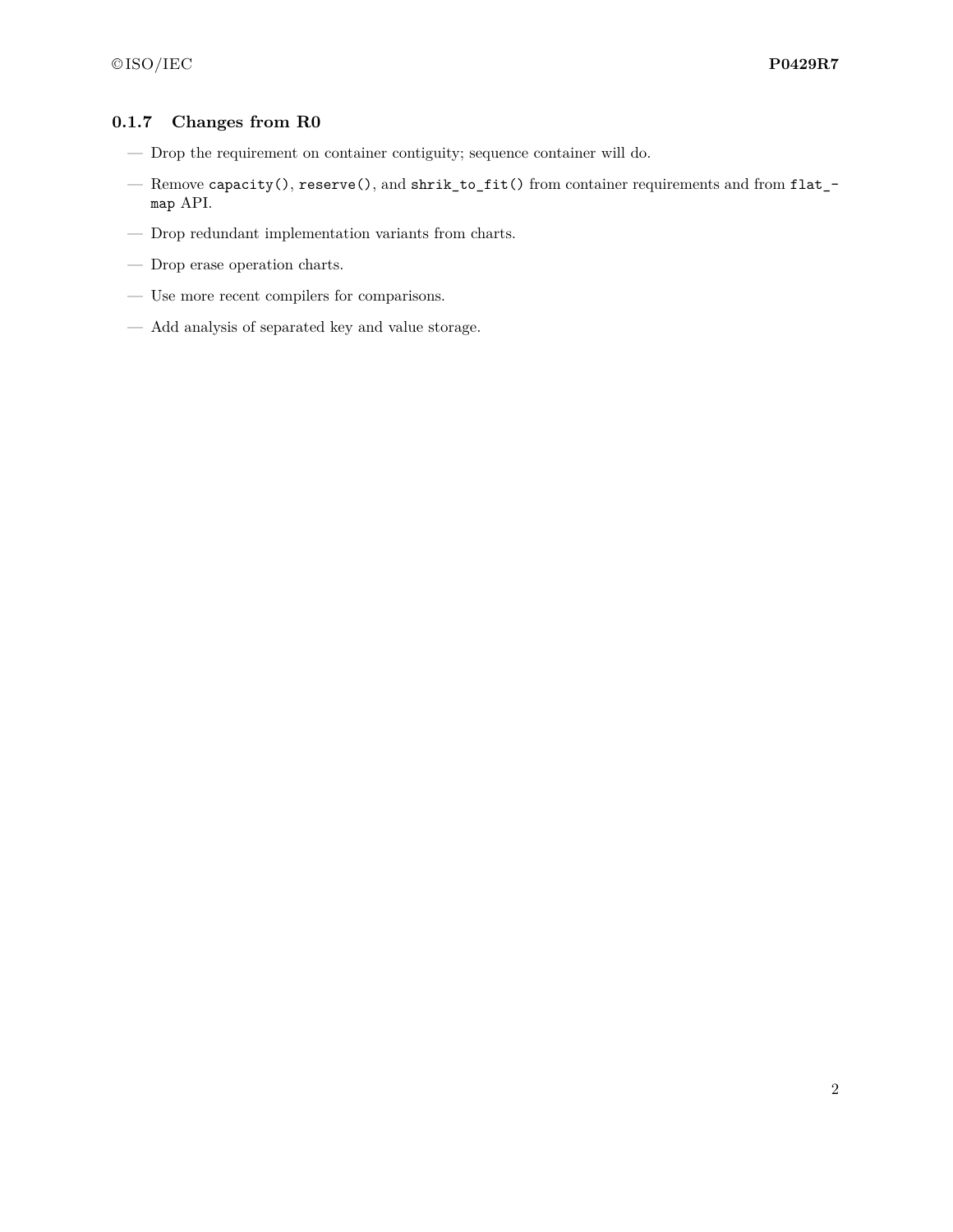# **15.5.1.2 Headers [headers]**

| <algorithm></algorithm>             | $\text{1at } \text{map}$            | $mutex$                               | <string></string>                |
|-------------------------------------|-------------------------------------|---------------------------------------|----------------------------------|
| <any></any>                         | $<$ forward_list>                   | $new$                                 | <string_view></string_view>      |
| <array></array>                     | <fstream></fstream>                 | <numeric></numeric>                   | <strstream></strstream>          |
| $<$ atomic $>$                      | <functional></functional>           | <optional></optional>                 | <syncstream></syncstream>        |
| <bit></bit>                         | <future></future>                   | <ostream></ostream>                   | <system_error></system_error>    |
| <bitset></bitset>                   | <initializer list=""></initializer> | <queue></queue>                       | <thread></thread>                |
| <charcony></charcony>               | <iomanip></iomanip>                 | <random></random>                     | <tuple></tuple>                  |
| <chrono></chrono>                   | $\zeta$ ios $>$                     | <ranges></ranges>                     | <typeindex></typeindex>          |
| <codecvt></codecvt>                 | $iosfwd$                            | $ratio$                               | <typeinfo></typeinfo>            |
| <compare></compare>                 | <iostream></iostream>               | <regex></regex>                       | <type_traits></type_traits>      |
| <complex></complex>                 | <istream></istream>                 | <scoped_allocator></scoped_allocator> | <unordered map=""></unordered>   |
| <concepts></concepts>               | <iterator></iterator>               | $set$                                 | <unordered set=""></unordered>   |
| <condition variable=""></condition> | <limits></limits>                   | <shared mutex=""></shared>            | <utility></utility>              |
| <contract></contract>               | $\langle$ list $\rangle$            | $<$ span $>$                          | <valarray></valarray>            |
| <deque></deque>                     | $\texttt{Clock}$                    | <sstream></sstream>                   | $\langle \text{variant} \rangle$ |
| <exception></exception>             | $map$                               | <stack></stack>                       | <vector></vector>                |
| <execution></execution>             | <memory></memory>                   | <stdexcept></stdexcept>               | <version></version>              |
| <filesystem></filesystem>           | <memory resource=""></memory>       | <streambuf></streambuf>               |                                  |
|                                     |                                     |                                       |                                  |

Table  $1$  — C++ library headers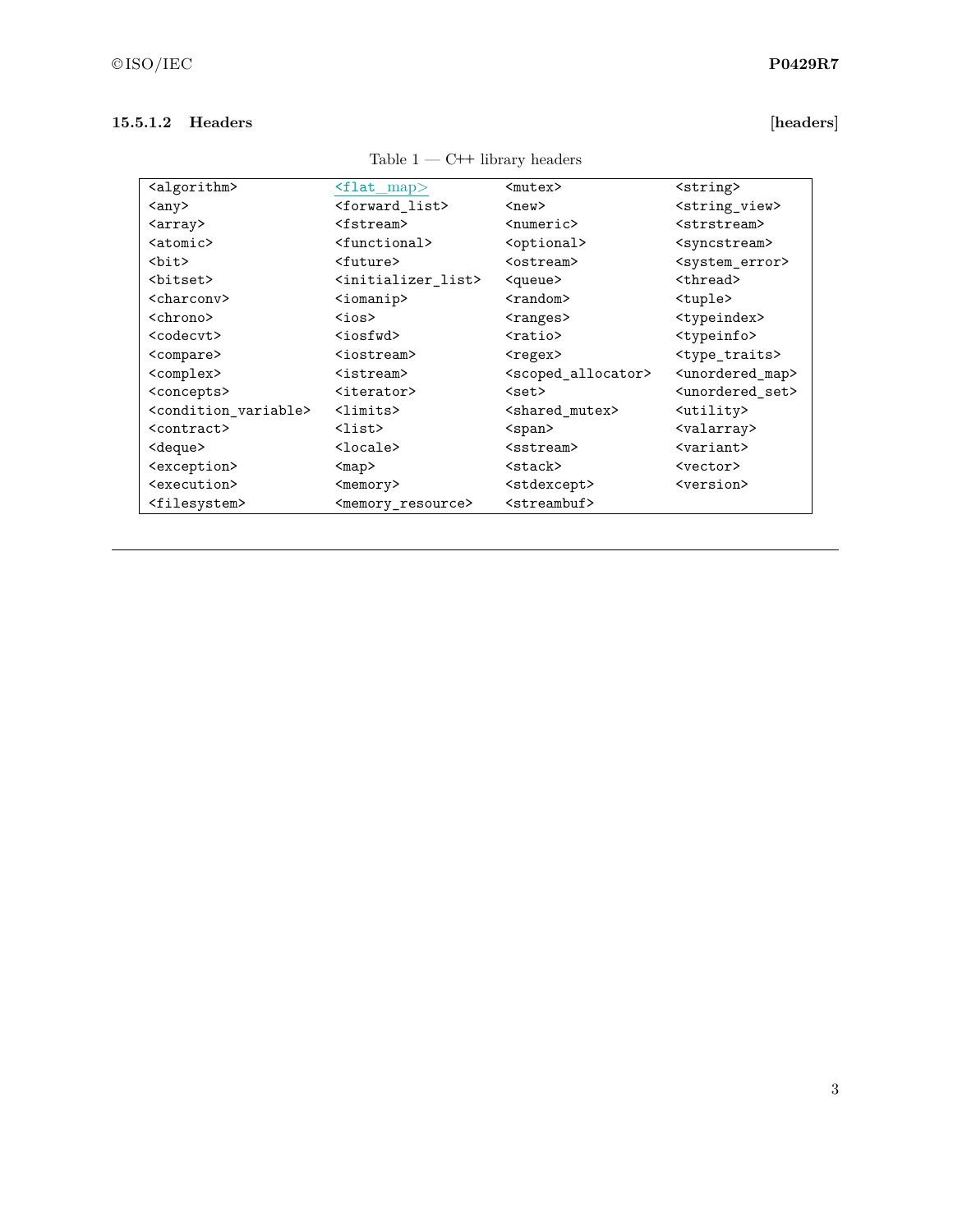# <span id="page-4-0"></span>**21 Containers library [containers]**

# <span id="page-4-1"></span>**21.1 General Containers.general**

- <sup>1</sup> This Clause describes components that C**++** programs may use to organize collections of information.
- <sup>2</sup> The following subclauses describe container requirements, and components for sequence containers and associative containers, as summarized in Table 76.

|      | Subclause                        | Header(s)                      |
|------|----------------------------------|--------------------------------|
| 21.2 | Requirements                     |                                |
| 21.3 | Sequence containers              | <array></array>                |
|      |                                  | <deque></deque>                |
|      |                                  | <forward_list></forward_list>  |
|      |                                  | $\langle$ list $\rangle$       |
|      |                                  | <vector></vector>              |
| 21.4 | Associative containers           | $map$                          |
|      |                                  | $set$                          |
| 21.5 | Unordered associative containers | <unordered map=""></unordered> |
|      |                                  | <unordered set=""></unordered> |
| 21.6 | Container adaptors               | <queue></queue>                |
|      |                                  | <stack></stack>                |
|      |                                  | $flat_map$                     |
| 21.7 | Views                            | <span></span>                  |

Table  $2$  — Containers library summary

## **21.2.3** Sequence containers **and intervals [sequence.reqmts]**

<sup>1</sup> A sequence container organizes a finite set of objects, all of the same type, into a strictly linear arrangement. The library provides four basic kinds of sequence containers: vector, forward\_list, list, and deque. In addition, array is provided as a sequence container which provides limited sequence operations because it has a fixed number of elements. The library also provides container adaptors that make it easy to construct abstract data types, such as stacks, queues, flat\_maps, or flat\_multimaps, out of the basic sequence container kinds (or out of other kinds of sequence containers).

# **21.2.6 Associative containers [associative.reqmts]**

<sup>1</sup> Associative containers provide fast retrieval of data based on keys. The library provides four basic kinds of associative containers: set, multiset, map and multimap. The library also provides container adaptors that make it easy to construct abstract data types, such as flat\_maps or flat\_multimaps, out of the basic sequence container kinds (or out of other program-defined sequence containers).

iterator of an associative container is of the bidirectional iterator category.An associative container's iterator meets the bidirectional iterator requirements. For associative containers where the value type is the same as the key type, both iterator and const\_iterator are constant iterators. It is unspecified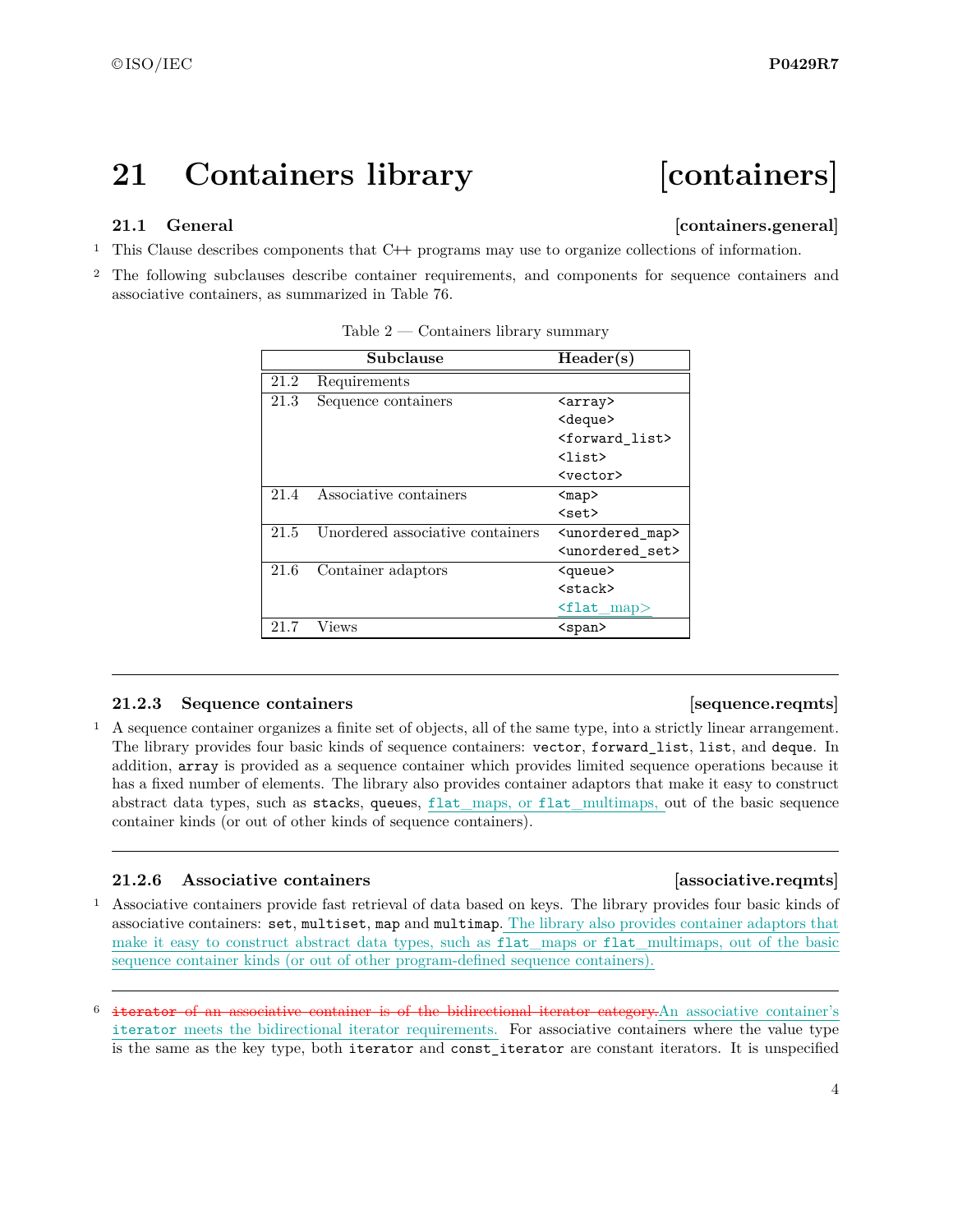whether or not iterator and const iterator are the same type. [*Note*: iterator and const iterator have identical semantics in this case, and iterator is convertible to const iterator. Users can avoid violating the one-definition rule by always using const\_iterator in their function parameter lists. *— end note*]

# <span id="page-5-0"></span>**21.6 Container adaptors [container.adaptors]**

# **21.6.1 In general [container.adaptors.general]**

- <sup>1</sup> The headers  $\langle$ queue $\rangle$ -and,  $\langle$ stack $\rangle$ , and  $\langle$ flat\_map $\rangle$  define the container adaptors queue, priority\_queue and, stack, and flat\_map.
- <sup>2</sup> For container adaptors, no swap function throws an exception unless that exception is thrown by the swap of the adaptor's Container, KeyContainer, MappedContainer, or Compare object (if any).
- <sup>3</sup> For container adaptors that have them, the insert, emplace, and erase members shall affect the validity of iterators and references to the adaptor's container(s) in the same way that the containers' respective insert, emplace, and erase members do.

[*Example:* A call to flat\_map<Key,  $T$ >::insert could invalidate all iterators to the flat\_map.]

- <sup>4</sup> A deduction guide for a container adaptor shall not participate in overload resolution if any of the following are true:
- $(4.1)$  It has an InputIterator template parameter and a type that does not qualify as an input iterator is deduced for that parameter.
- (4.2) It has a Compare template parameter and a type that qualifies as an allocator is deduced for that parameter.
- $(4.3)$  It has a Container, KeyContainer, or MappedContainer template parameter and a type that qualifies as an allocator is deduced for that parameter.
- $(4.4)$  It has an Allocator template parameter and a type that does not qualify as an allocator is deduced for that parameter.
- $(4.5)$  It has both Container and Allocator template parameters, and uses\_allocator\_v<Container, Allocator> is false.
- (4.6) It has both KeyContainer and Allocator template parameters, and uses\_allocator\_v<KeyContainer, Allocator> is false.
- (4.7) It has both MappedContainer and Allocator template parameters, and uses allocator v<MappedContainer, Allocator> is false.

# **21.6.4 Header <flat\_map> synopsis [flatmap.syn]**

#include <initializer\_list>

```
namespace std {
  // ??, class template flat_map
  template<class Key, class T, class Compare = less<Key>,
           class KeyContainer = vector<Key>, class MappedContainer = vector<T>>
    class flat_map;
```

```
struct sorted_unique_t { explicit sorted_unique_t() = default; };
```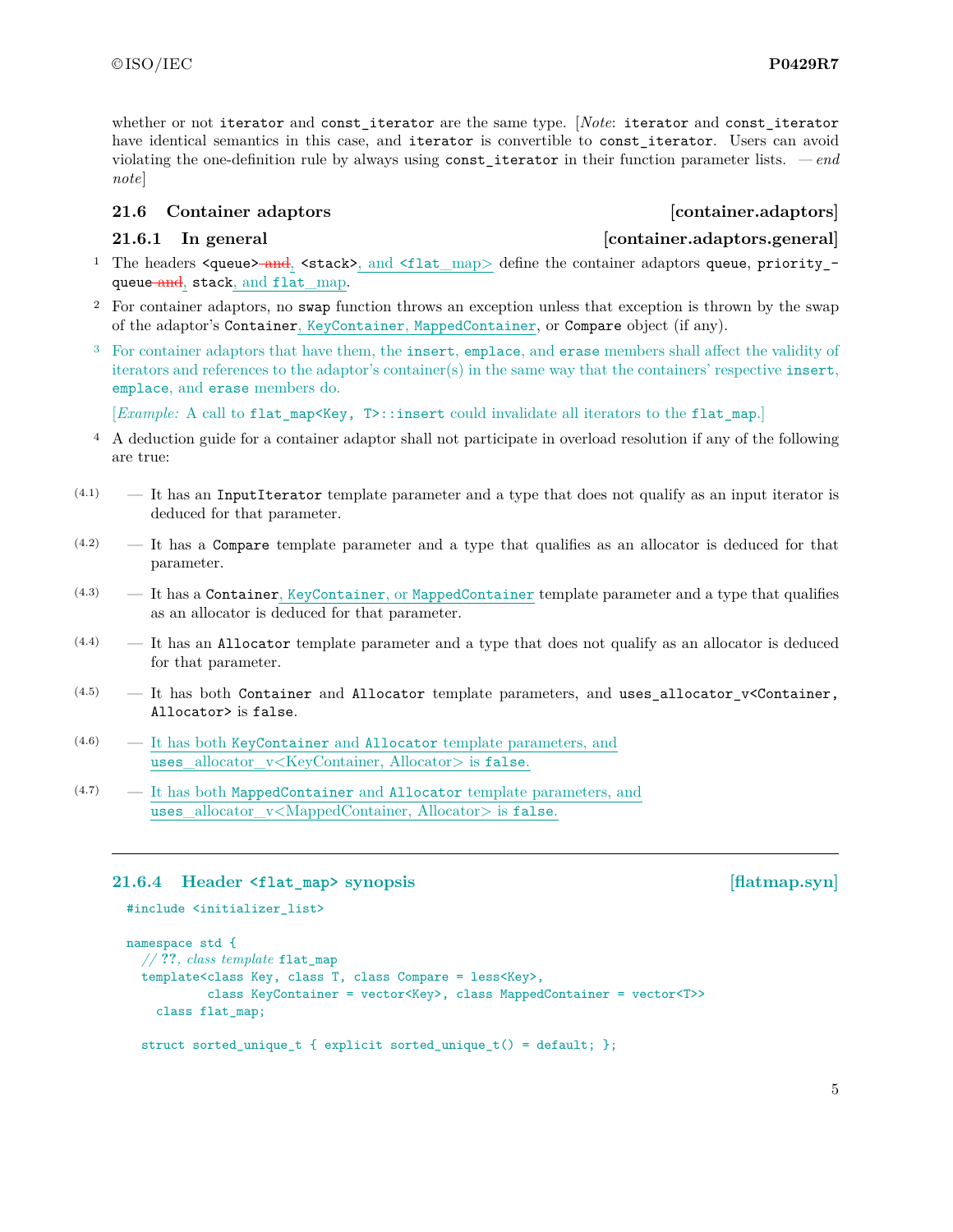```
inline constexpr sorted unique t sorted unique \{\};
 // ??, class template flat_multimap
  template<class Key, class T, class Compare = less<Key>,
           class KeyContainer = vector<Key>, class MappedContainer = vector<T>>
   class flat multimap;
 struct sorted_equivalent_t { explicit sorted_equivalent_t() = default; };
 inline constexpr sorted_equivalent_t sorted_equivalent {};
}
```
# **21.6.8 Class template flat map [flatmap] [flatmap]**

- <sup>1</sup> A flat map is a container adaptor that provides an associative container interface that supports unique keys (contains at most one of each key value) and provides for fast retrieval of values of another type T based on the keys. flat\_map supports input iterators that model the RandomAccessIterator (22.3.4.13) concept.
- <sup>2</sup> A flat map satisfies all of the requirements of a container and of a reversible container  $(21.2)$ . flat map satisfies the requirements of an associative container  $(21.2.6)$ , except that:
- $(2.1)$  it does not meet the requirements related to node handles  $(21.2.4)$ ,
- $(2.2)$  it does not meet the requirements related to iterator invalidation  $(21.2.1)$ , and
- (2.3) the time complexity of the insert, emplace, emplace\_hint, and erase members that respectively insert, emplace or erase a single element from the map is linear, including the ones that take an insertion position iterator.

A flat map does not meet the additional requirements of an allocator-aware container, as described in Table 65.

- <sup>3</sup> A flat map also provides most operations described in  $(21.2.6)$  for unique keys. This means that a flat map supports the a\_uniq operations in  $(21.2.6)$  but not the a\_eq operations. For a flat\_map<Key,T> the key\_type is Key and the value\_type is pair<const Key,T>.
- <sup>4</sup> Descriptions are provided here only for operations on flat\_map that are not described in one of those tables or for operations where there is additional semantic information.
- <sup>5</sup> A flat\_map maintains the following invariants: it contains the same number of keys and values; the keys are sorted with respect to the comparison object; and the value at offset o within the value container is the value associated with the key at offset o within the key container.
- <sup>6</sup> Any sequence container supporting random access iteration can be used to instantiate flat\_map. In particular, vector  $(21.3.11)$  and deque  $(21.3.8)$  can be used. [*Note*: vector <br/>bool> is not a sequence container. *end note*]
- <sup>7</sup> The program is ill-formed if:
- (7.1) Key is not the same type as KeyContainer::value\_type,
- $(7.2)$  T is not the same type as MappedContainer: : value\_type,
- (7.3) is\_nothrow\_swappable\_v<KeyContainer> is false, or
- (7.4) is\_nothrow\_swappable\_v<MappedContainer> is false.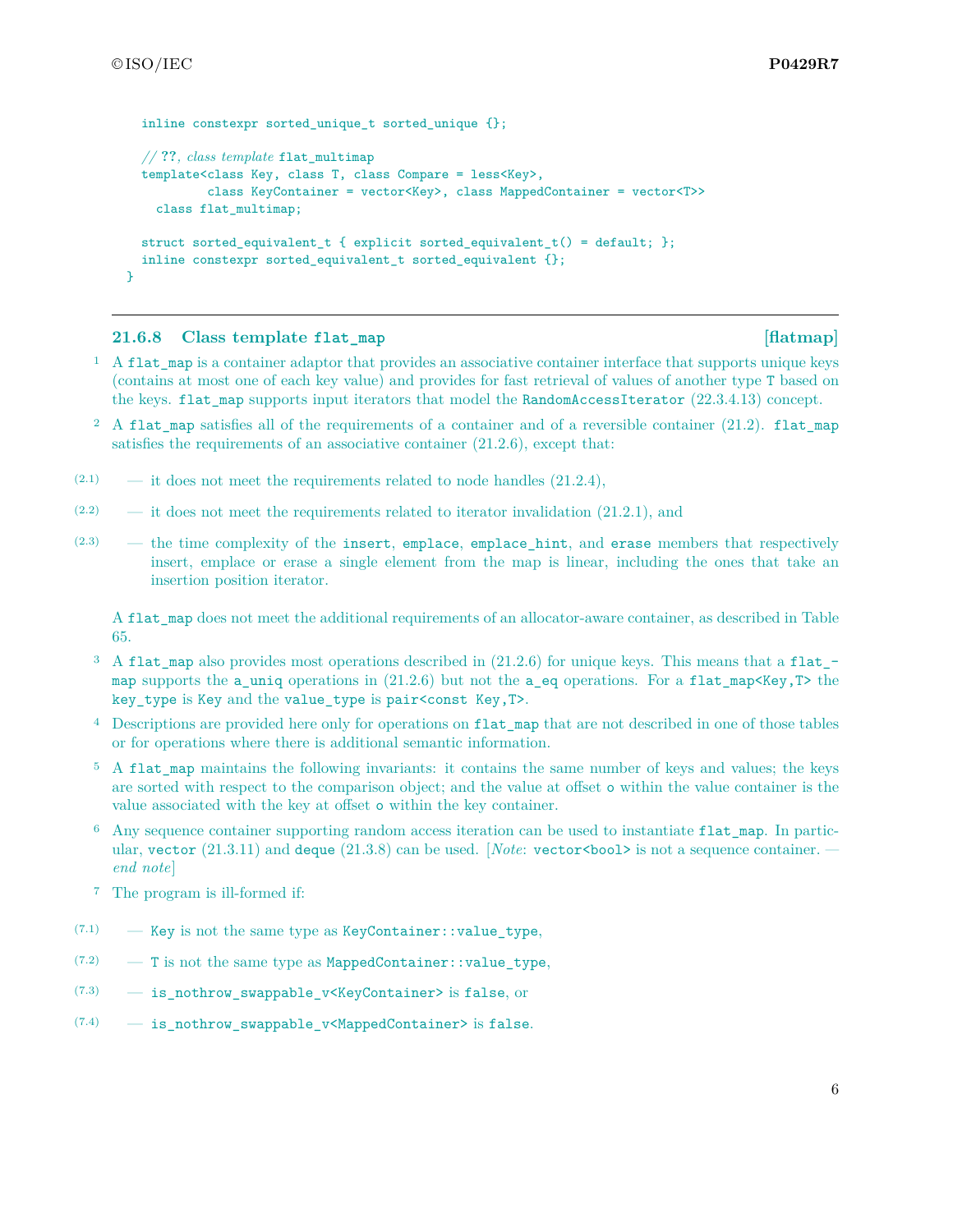- <sup>8</sup> The effect of calling a constructor that takes both key container type and mapped container type arguments with containers of different sizes is undefined.
- <sup>9</sup> Constructors that take a Container argument cont shall participate in overload resolution only if both std::begin(cont) and std::end(cont) are well-formed expressions.
- <sup>10</sup> The effect of calling a constructor that takes a sorted unique t argument with a range that is not sorted with respect to compare, or that contains equal elements, is undefined.

# **21.6.8.1 Definition [flatmap.defn]**

```
namespace std {
 template <class Key, class T, class Compare = less<Key>,
          class KeyContainer = vector<Key>,
          class MappedContainer = vector<T>>
 class flat_map {
 public:
   // types:
   using key_type = Key;
   using mapped_type = T;
   using value type = pair<const key type, mapped type>;
   using key\_compare = Compare;using reference = pair<const key type k, mapped type k);
   using const_reference = pair<const key_type&, const mapped_type&>;
   using size_type = size_t;using difference_type = ptrdiff_t;
   using iterator = implementation-defined; // see 21.2
    using const_iterator = implementation-defined ; // see 21.2
    using reverse_iterator = std::reverse\_iterator\times;using const_reverse_iterator = std::reverse_iterator<const_iterator>;
   using key_container_type = KeyContainer;
   using mapped_container_type = MappedContainer;
   class value_compare {
     friend flat_map;
   private:
     key_compare comp;
     value_compare(key_compare c) : comp(c) { }
   public:
     bool operator()(const_reference x, const_reference y) const {
       return comp(x.first, y.first);
     }
   };
   struct containers
   {
     key_container_type keys;
     mapped_container_type values;
   };
   // ??, construct/copy/destroy
   flat_map() : flat_map(key_compare()) { }
   flat_map(key_container_type key_cont, mapped_container_type mapped_cont);
   template <class Alloc>
   flat_map(const key_container_type& key_cont,
            const mapped_container_type& mapped_cont,
```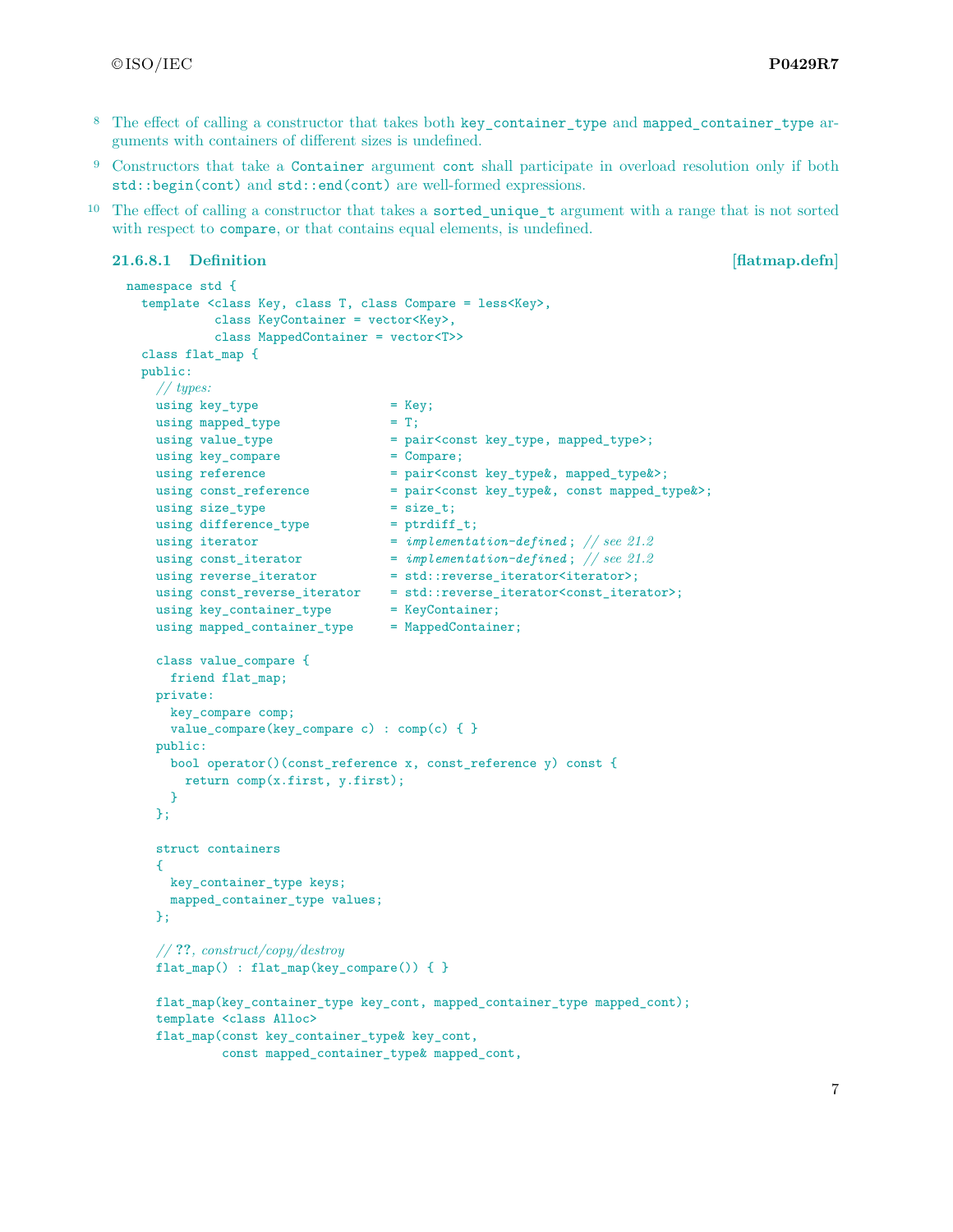```
const Alloc& a);
template <class Container>
  explicit flat_map(const Container& cont)
    : flat_map(std::begin(cont), std::end(cont), key_compare()) { }
template <class Container, class Alloc>
 flat map(const Container& cont, const Alloc& a);
flat_map(sorted_unique_t,
         key_container_type key_cont, mapped_container_type mapped_cont);
template <class Alloc>
flat_map(sorted_unique_t, const key_container_type& key_cont,
         const mapped_container_type& mapped_cont, const Alloc& a);
template <class Container>
 flat_map(sorted_unique_t s, const Container& cont)
    : flat_map(s, std::begin(cont), std::end(cont), key_compare()) { }
template <class Container, class Alloc>
 flat_map(sorted_unique_t, const Container& cont, const Alloc& a);
explicit flat_map(const key_compare& comp)
 \colon c(), compare(comp) \{\}template <class Alloc>
 flat_map(const key_compare& comp, const Alloc& a);
template <class Alloc>
  explicit flat_map(const Alloc& a);
template <class InputIterator>
  flat_map(InputIterator first, InputIterator last,
           const key_compare& comp = key_compare())
    : c(), compare(comp)
    { insert(first, last); }
template <class InputIterator, class Alloc>
  flat_map(InputIterator first, InputIterator last,
           const key_compare& comp, const Alloc& a);
template <class InputIterator, class Alloc>
  flat_map(InputIterator first, InputIterator last,
           const Alloc& a);
template <class InputIterator>
  flat_map(sorted_unique_t s, InputIterator first, InputIterator last,
           const key_compare& comp = key_compare())
    : c(), compare(comp)
    { insert(s, first, last); }
template <class InputIterator, class Alloc>
 flat_map(sorted_unique_t, InputIterator first, InputIterator last,
           const key_compare& comp, const Alloc& a);
template <class InputIterator, class Alloc>
  flat_map(sorted_unique_t, InputIterator first, InputIterator last,
           const Alloc& a);
template <class Alloc>
 flat_map(flat_map&& m, const Alloc& a);
template<class Alloc>
 flat_map(const flat_map& m, const Alloc& a);
flat map(initializer_list<value_type>&& il,
```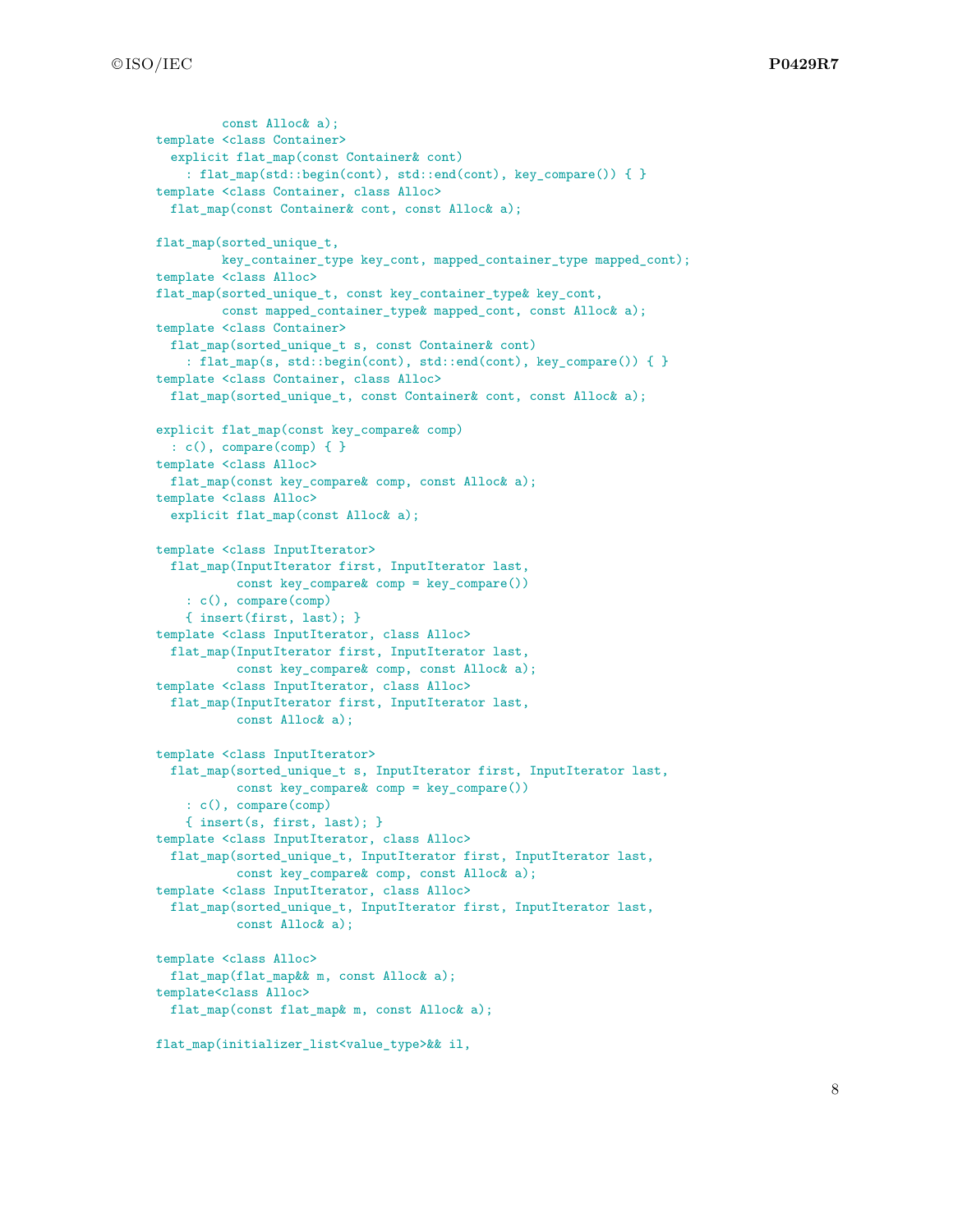```
const key compare& comp = key compare())
    : flat_map(il, comp) { }
template <class Alloc>
  flat_map(initializer_list<value_type>&& il,
          const key_compare& comp, const Alloc& a);
template <class Alloc>
  flat_map(initializer_list<value_type>&& il, const Alloc& a);
flat_map(sorted_unique_t s, initializer_list<value_type>&& il,
         const key_compare& comp = key_compare())
    : flat_map(s, il, comp) { }
template <class Alloc>
  flat_map(sorted_unique_t, initializer_list<value_type>&& il,
          const key_compare& comp, const Alloc& a);
template <class Alloc>
  flat_map(sorted_unique_t, initializer_list<value_type>&& il,
          const Alloc& a);
flat_map& operator=(initializer_list<value_type> il);
// iterators
iterator begin() noexcept;
const_iterator begin() const noexcept;
iterator end() noexcept;
const_iterator end() const noexcept;
reverse_iterator rbegin() noexcept;
const_reverse_iterator rbegin() const noexcept;
reverse_iterator rend() noexcept;
const_reverse_iterator rend() const noexcept;
const_iterator cbegin() const noexcept;
const_iterator cend() const noexcept;
const_reverse_iterator crbegin() const noexcept;
const_reverse_iterator crend() const noexcept;
// ??, capacity
[[nodiscard]] bool empty() const noexcept;
size_type size() const noexcept;
size_type max_size() const noexcept;
// ??, element access
mapped_type& operator[](const key_type& x);
mapped_type& operator[](key_type&& x);
mapped_type& at(const key_type& x);
const mapped_type& at(const key_type& x) const;
// ??, modifiers
template <class... Args> pair<iterator, bool> emplace(Args&&... args);
template <class... Args>
 iterator emplace_hint(const_iterator position, Args&&... args);
pair<iterator, bool> insert(const value_type& x)
  { return emplace(x); }
```
pair<iterator, bool> insert(value\_type&& x)

9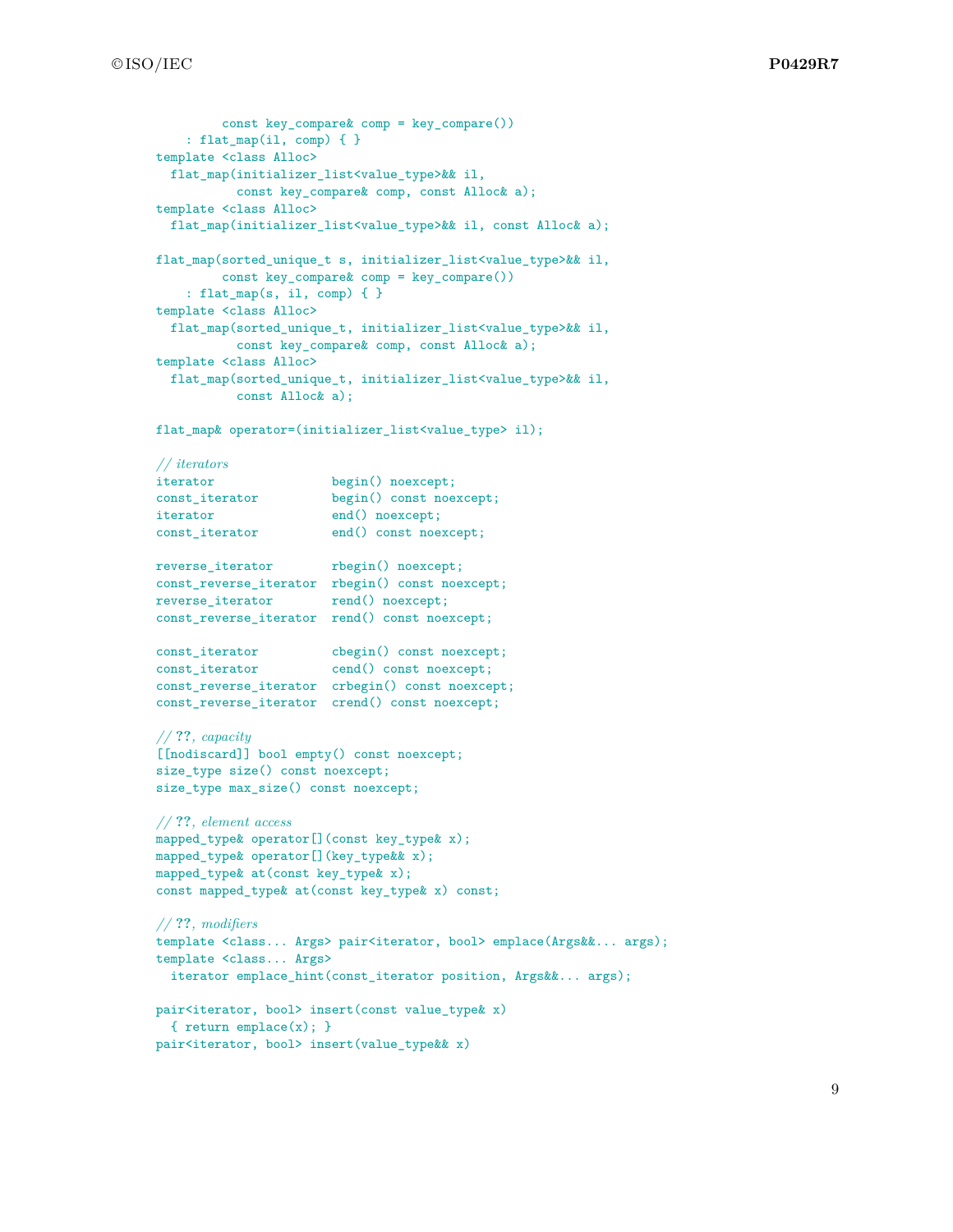```
{ return emplace(std::move(x)); }
iterator insert(const_iterator position, const value_type& x)
  { return emplace_hint(position, x); }
iterator insert(const_iterator position, value_type&& x)
  { return emplace_hint(position, std::move(x)); }
template <class P> pair<iterator, bool> insert(P&& x);
template <class P>
 iterator insert(const_iterator position, P&&);
template <class InputIterator>
 void insert(InputIterator first, InputIterator last);
template <class InputIterator>
 void insert(sorted_unique_t, InputIterator first, InputIterator last);
void insert(initializer_list<value_type> il)
 { insert(il.begin(), il.end()); }
void insert(sorted_unique_t s, initializer_list<value_type> il)
 { insert(s, il.begin(), il.end()); }
containers extract() &&;
void replace(key_container_type&& key_cont, mapped_container_type&& mapped_cont);
template <class... Args>
 pair<iterator, bool> try_emplace(const key_type& k, Args&&... args);
template <class... Args>
  pair<iterator, bool> try_emplace(key_type&& k, Args&&... args);
template <class... Args>
 iterator try_emplace(const_iterator hint, const key_type& k,
                       Args&&... args);
template <class... Args>
  iterator try_emplace(const_iterator hint, key_type&& k, Args&&... args);
template <class M>
 pair<iterator, bool> insert_or_assign(const key_type& k, M&& obj);
template <class M>
 pair<iterator, bool> insert_or_assign(key_type & k, M & obj);
template <class M>
 iterator insert_or_assign(const_iterator hint, const key_type& k,
                           M&& obj);
template <class M>
 iterator insert_or_assign(const_iterator hint, key_type&& k, M&& obj);
iterator erase(iterator position);
iterator erase(const_iterator position);
size_type erase(const key_type& x);
iterator erase(const_iterator first, const_iterator last);
void swap(flat_map& fm) noexcept(is_nothrow_swappable_v<key_compare>);
void clear() noexcept;
// observers
key_compare key_comp() const;
value_compare value_comp() const;
const key_container_type& keys() const noexcept { return c.keys; }
const mapped container type  values() const noexcept { return c.values; }
```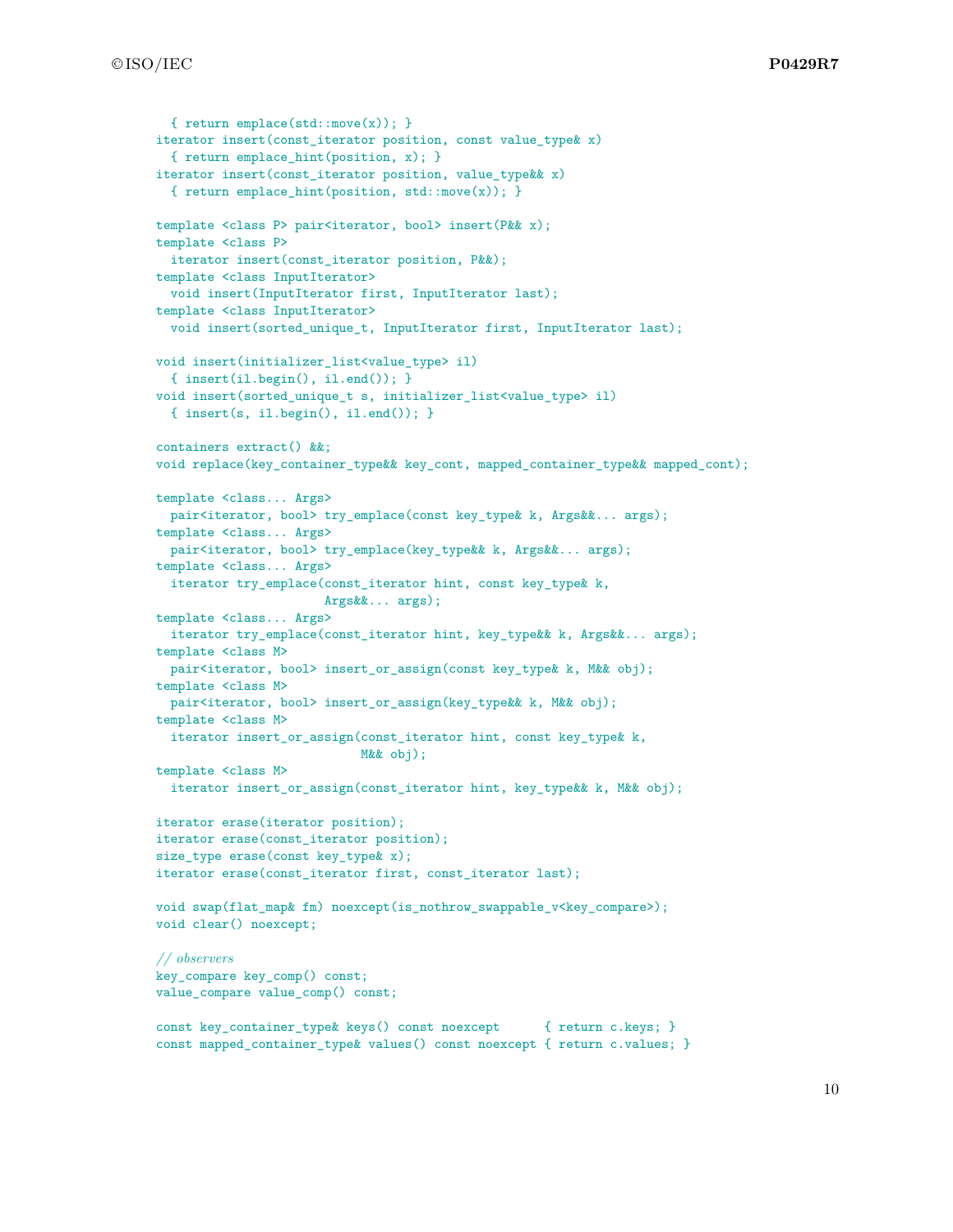```
// map operations
  iterator find(const key_type& x);
  const_iterator find(const key_type& x) const;
  template <class K> iterator find(const K& x);
  template <class K> const_iterator find(const K& x) const;
  size_type count(const key_type& x) const;
  template <class K> size_type count(const K& x) const;
  bool contains(const key_type& x) const;
  template <class K> bool contains(const K& x) const;
  iterator lower_bound(const key_type& x);
  const_iterator lower_bound(const key_type& x) const;
  template <class K> iterator lower_bound(const K& x);
  template <class K> const_iterator lower_bound(const K& x) const;
  iterator upper_bound(const key_type& x);
  const_iterator upper_bound(const key_type& x) const;
  template <class K> iterator upper_bound(const K& x);
  template <class K> const_iterator upper_bound(const K& x) const;
  pair<iterator, iterator> equal_range(const key_type& x);
  pair<const_iterator, const_iterator> equal_range(const key_type& x) const;
  template <class K>
   pair<iterator, iterator> equal_range(const K& x);
  template <class K>
    pair<const_iterator, const_iterator> equal_range(const K& x) const;
  friend bool operator==(const flat_map& x, const flat_map& y)
    { return ranges::equal(x, y); }
  friend bool operator!=(const flat_map& x, const flat_map& y)
    { return !(x == y); }
  friend bool operator< (const flat_map& x, const flat_map& y)
    { return ranges::lexicographical_compare(x, y); }
  friend bool operator> (const flat_map& x, const flat_map& y)
    { return y < x; }
  friend bool operator<=(const flat_map& x, const flat_map& y)
    { return !(y < x); }
  friend bool operator>=(const flat_map& x, const flat_map& y)
    { return !(x < y); }
  friend void swap(flat_map& x, flat_map& y) noexcept(noexcept(x.swap(y))
    { return x.sum(y); }
private:
  containers c; // exposition only
  key_compare compare; // exposition only
  // exposition only
  struct key_equiv {
    key_equiv(key_compare c) : comp(c) { }
    bool operator()(const_reference x, const_reference y) const {
      return comp(x.first, y.first) || comp(y.first, x.first);
```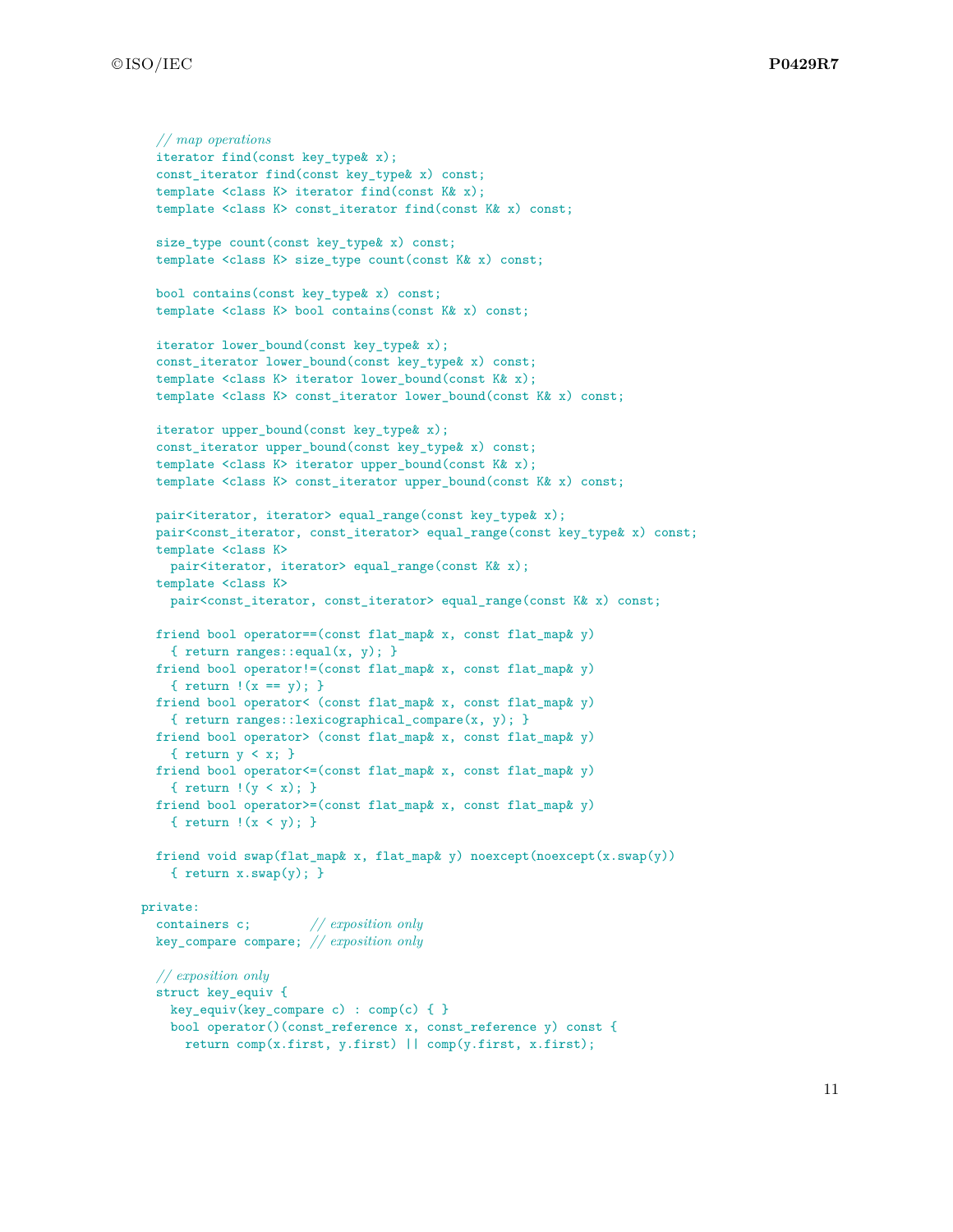```
}
   key_compare comp;
 };
};
template<class Container>
 using cont-key-type =
   remove_const_t<typename Container::value_type::first_type>; // exposition only
template<class Container>
 using cont-mapped-type =
   typename Container::value_type::second_type; // exposition only
template<class InputIterator>
 using iter-key-type = remove_const_t<
   typename iterator_traits<InputIterator>::value_type::first_type>; // exposition only
template<class InputIterator>
 using iter-mapped-type =
   typename iterator_traits<InputIterator>::value_type::second_type; // exposition only
template <class Container>
 flat_map(Container)
   -> flat_map<cont-key-type <Container>, cont-mapped-type <Container>>;
template <class KeyContainer, class MappedContainer>
 flat_map(KeyContainer, MappedContainer)
   -> flat_map<typename KeyContainer::value_type,
               typename MappedContainer::value_type,
               less<typename KeyContainer::value_type>,
               KeyContainer, MappedContainer>;
template <class KeyContainer, class MappedContainer, class Alloc>
 flat_map(KeyContainer, MappedContainer, Alloc)
   -> flat_map<typename KeyContainer::value_type,
               typename MappedContainer::value_type,
               less<typename KeyContainer::value_type>,
               KeyContainer, MappedContainer>;
template <class Container>
 flat_map(sorted_unique_t, Container)
   -> flat_map<cont-key-type <Container>, cont-mapped-type <Container>>;
template <class KeyContainer, class MappedContainer>
 flat_map(sorted_unique_t, KeyContainer, MappedContainer)
   -> flat_map<typename KeyContainer::value_type,
               typename MappedContainer::value_type,
               less<typename KeyContainer::value_type>,
               KeyContainer, MappedContainer>;
template <class KeyContainer, class MappedContainer, class Alloc>
 flat_map(sorted_unique_t, KeyContainer, MappedContainer, Alloc)
   -> flat_map<typename KeyContainer::value_type,
                typename MappedContainer::value_type,
               less<typename KeyContainer::value_type>,
               KeyContainer, MappedContainer>;
```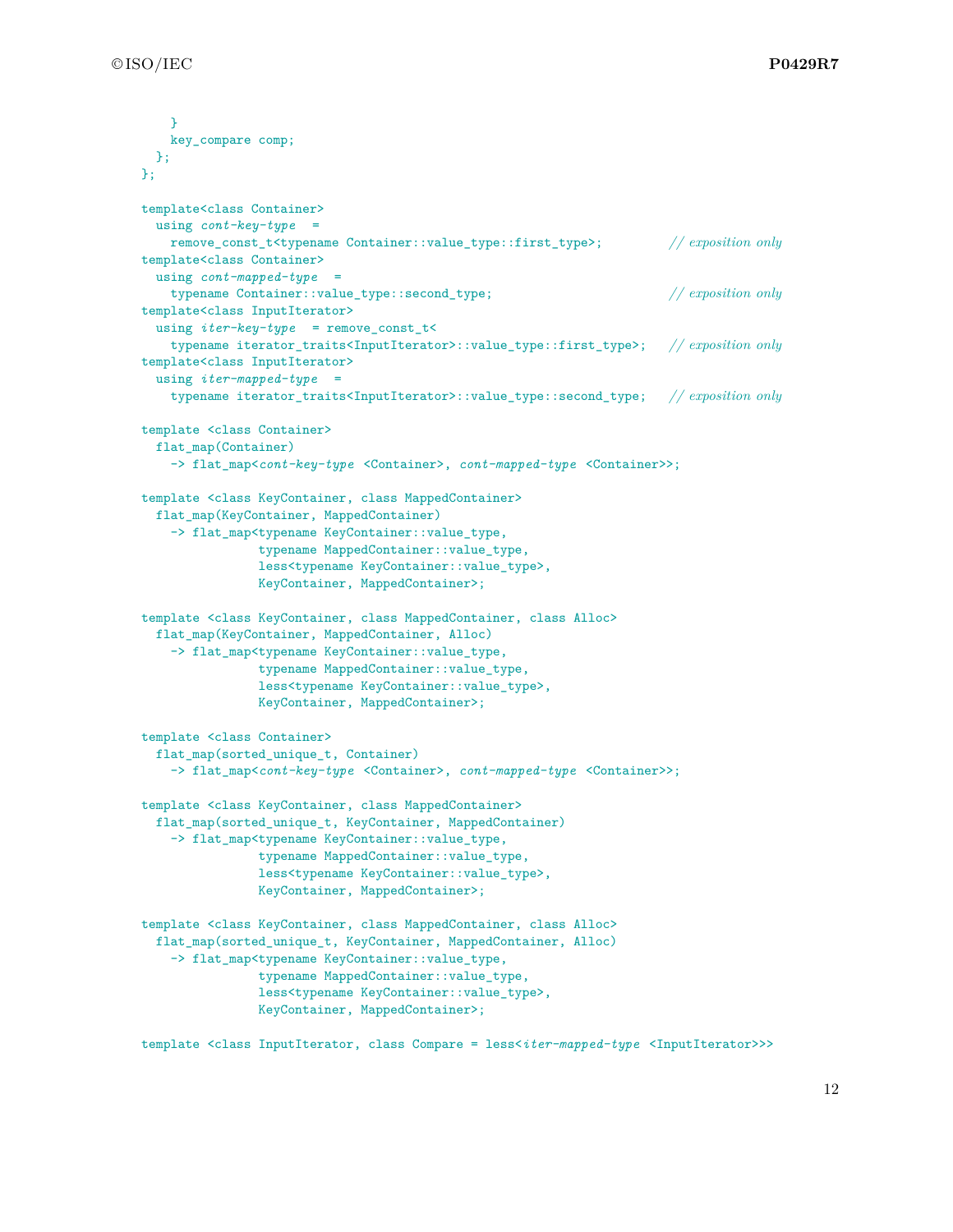```
flat map(InputIterator, InputIterator, Compare = Compare())
    -> flat_map<iter-mapped-type <InputIterator>, iter-mapped-type <InputIterator>, Compare>;
template <class InputIterator, class Compare = less<iter-mapped-type <InputIterator>>>
  flat_map(sorted_unique_t, InputIterator, InputIterator, Compare = Compare())
    -> flat_map<iter-mapped-type <InputIterator>, iter-mapped-type <InputIterator>, Compare>;
template<class Key, class T, class Compare = less<Key>>
  flat_map(initializer_list<pair<Key, T>>, Compare = Compare())
    -> flat_map<Key, T, Compare>;
template<class Key, class T, class Compare = less<Key>>
flat_map(sorted_unique_t, initializer_list<pair<Key, T>>, Compare = Compare())
    -> flat_map<Key, T, Compare>;
```

```
}
```
### **21.6.8.2 Constructors [flatmap.cons]**

flat\_map(key\_container\_type key\_cont, mapped\_container\_type mapped\_cont);

- 1 *Effects:* Initializes c.keys with std::move(key\_cont) and c.values with std::move(mapped\_cont); value-initializes compare; sorts the range [begin(),end()) with respect to value\_comp(); and finally erases the range [ranges::unique(\*this, key\_equiv(compare)),end());
- <sup>2</sup> *Complexity:* Linear in *N* if the container arguments are already sorted with respect to value\_comp() and otherwise *N* log *N*, where *N* is key\_cont.size().

flat\_map(sorted\_unique\_t, key\_container\_type key\_cont, mapped\_container\_type mapped\_cont);

- <sup>3</sup> *Effects:* Initializes c.keys with std::move(key\_cont) and c.values with std::move(mapped\_cont); value-initializes compare.
- <sup>4</sup> *Complexity:* Constant.

```
template <class Alloc>
flat_map(const key_container_type& key_cont,
         const mapped_container_type& mapped_cont,
        const Alloc& a);
template <class Container, class Alloc>
 flat_map(const Container& cont, const Alloc& a);
template <class Alloc>
flat_map(sorted_unique_t, const key_container_type& key_cont,
         const mapped_container_type& mapped_cont, const Alloc& a);
template <class Container, class Alloc>
 flat_map(sorted_unique_t, const Container& cont, const Alloc& a);
template <class Alloc>
 flat_map(const key_compare& comp, const Alloc& a);
template <class Alloc>
 explicit flat_map(const Alloc& a);
template <class InputIterator, class Alloc>
 flat_map(InputIterator first, InputIterator last,
           const key_compare& comp, const Alloc& a);
template <class InputIterator, class Alloc>
 flat_map(InputIterator first, InputIterator last,
           const Alloc& a);
template <class InputIterator, class Alloc>
 flat_map(sorted_unique_t, InputIterator first, InputIterator last,
```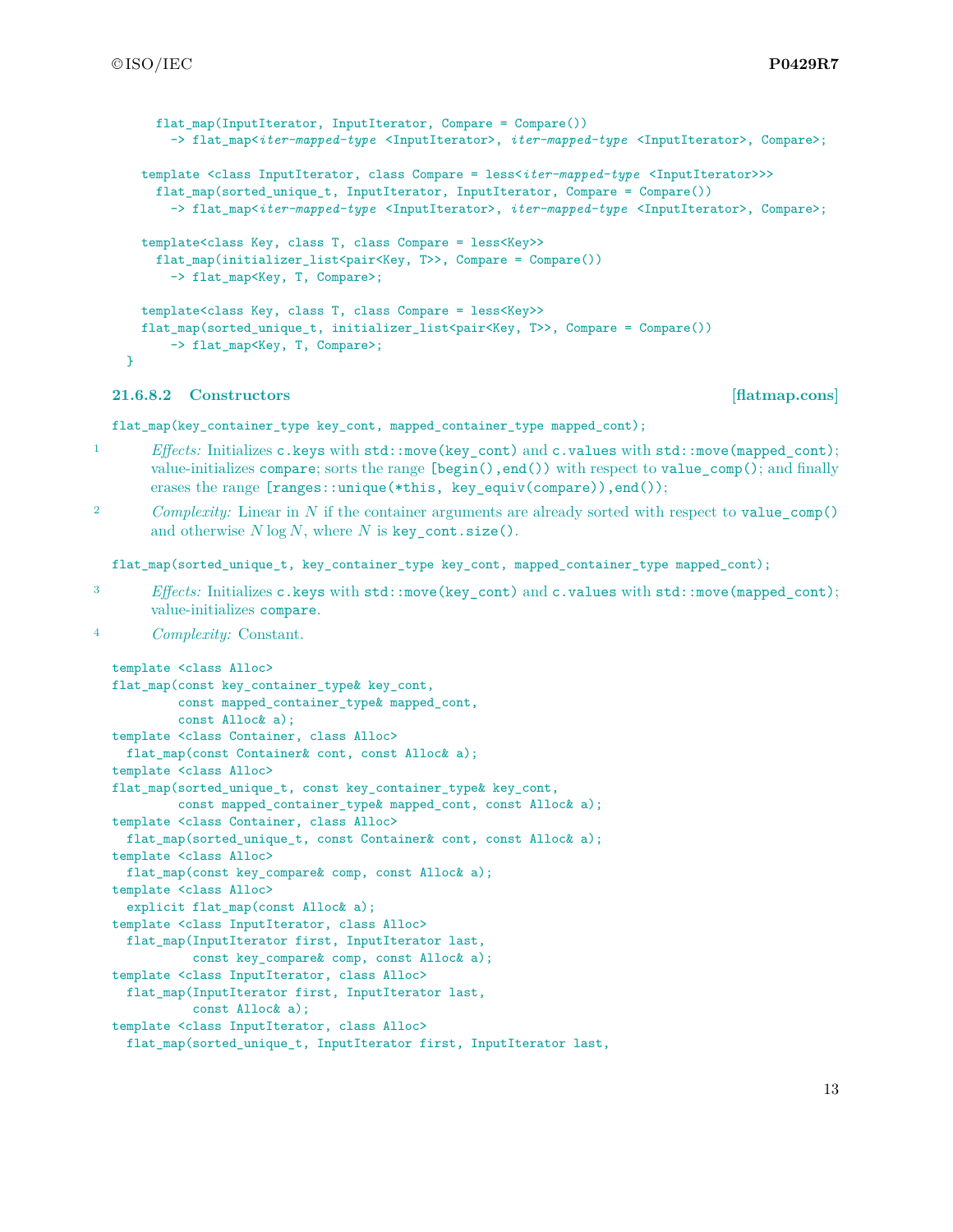```
const key compare& comp, const Alloc& a);
  template <class InputIterator, class Alloc>
    flat_map(sorted_unique_t, InputIterator first, InputIterator last,
            const Alloc& a);
  template <class Alloc>
    flat_map(flat_map&& m, const Alloc& a);
  template<class Alloc>
   flat_map(const flat_map& m, const Alloc& a);
  template <class Alloc>
   flat_map(initializer_list<value_type>&& il,
            const key_compare& comp, const Alloc& a);
  template <class Alloc>
    flat_map(initializer_list<value_type>&& il, const Alloc& a);
  template <class Alloc>
   flat_map(sorted_unique_t, initializer_list<value_type>&& il,
            const key_compare& comp, const Alloc& a);
  template <class Alloc>
    flat_map(sorted_unique_t, initializer_list<value_type>&& il,
            const Alloc& a);
5 Constraints: uses_allocator_v<key_container_type, Alloc> && uses_allocator_v<mapped_container_-
       type, Alloc> is true.
6 Effects: Equivalent to the preceding constructors except that c.keys and c.values are constructed
       with uses-allocator construction (19.10.8.2).
  21.6.8.3 Capacity [flatmap.capacity]
  size_type size() const noexcept;
1 Effects: Equivalent to: return c.keys.size();
  size_type max_size() const noexcept;
2 Effects: Equivalent to: return std::min<size_type>(c.keys.max_size(), c.values.max_size());
  21.6.8.4 Access [flatmap.access]
  mapped_type& operator[](const key_type& x);
1 Effects: Equivalent to: return try_emplace(x).first->second;
  mapped_type& operator[](key_type&& x);
```

```
2 Effects: Equivalent to: return try_emplace(std::move(x)).first->second;
```

```
mapped_type& at(const key_type& x);
const mapped_type& at(const key_type& x) const;
```

```
3 Returns: A reference to the mapped_type corresponding to x in *this.
```
<sup>4</sup> *Throws:* An exception object of type out\_of\_range if no such element is present.

<sup>5</sup> *Complexity:* Logarithmic.

# **21.6.8.5 Modifiers [flatmap.modifiers]**

```
flat_map& operator=(initializer_list<value_type> il);
```
<sup>1</sup> *Effects:* Equivalent to: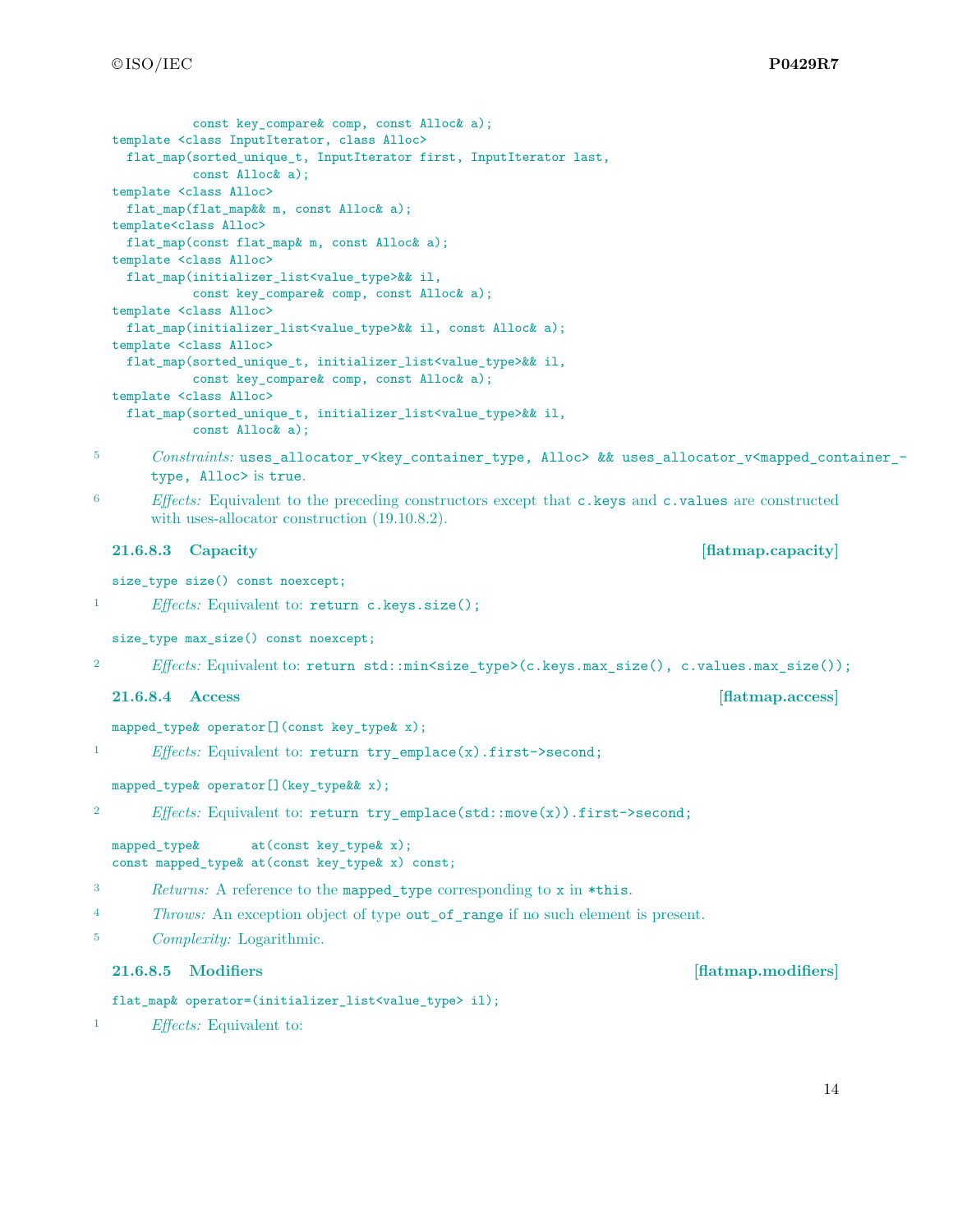```
clear();
insert(il);
return *this;
```
template <class... Args> pair<iterator, bool> emplace(Args&&... args);

- 2 *Constraints:* pair <**key** type, mapped type>(std::forward<Args>(args)...) is well-formed.
- 3 *Effects:* First, initializes a pair<key\_type, mapped\_type>object t with std::forward<Args>(args)...; if the map already contains an element whose key is equivalent to t.first, \*this is unchanged. Otherwise, equivalent to:

```
auto key_it = std::lower_bound(std::begin(c.keys), std::end(c.keys), t.first, compare);
auto value_it = std::begin(c.values) + distance(std::begin(c.keys), key_it);
c.keys.emplace(key_it, std::move(t.first));
c.values.emplace(value_it, std::move(t.second));
```
<sup>4</sup> *Returns:* The bool component of the returned pair is true if and only if the insertion took place, and the iterator component of the pair points to the element with key equivalent to  $t.first.$ 

```
template<class P> pair<iterator, bool> insert(P&& x);
template<class P> iterator insert(const_iterator position, P&& x);
```
- 5 *Constraints:* pair<key\_type, mapped\_type>(std::forward<P>(x)) is well-formed.
- <sup>6</sup> *Effects:* The first form is equivalent to return emplace(std::forward<P>(x)). The second form is equivalent to return emplace\_hint(position, std::forward<P>(x)).

```
template <class InputIterator>
  void insert(InputIterator first, InputIterator last);
```
*Effects:* Adds elements to c as if by:

```
for (; first != last; ++first) {
 c.keys.insert(std::end(c.keys), first->first);
 c.values.insert(std::end(c.values), first->second);
}
```
sorts the range of newly inserted elements with respect to value  $comp()$ ; merges the resulting sorted range and the sorted range of pre-existing elements into a single sorted range; and finally erases the range [ranges::unique(\*this, key\_equiv(compare)),end()).

7 *Complexity:*  $N + M \log M$ , where  $N$  is size() before the operation and  $M$  is distance(first, last).

```
template <class InputIterator>
  void insert(sorted_unique_t, InputIterator first, InputIterator last);
```
*Effects:* Adds elements to c as if by:

```
for (; first != last; ++first) {
 c.keys.insert(std::end(c.keys), first->first);
 c.values.insert(std::end(c.values), first->second);
}
```
merges the sorted range of newly added elements and the sorted range of pre-existing elements into a single sorted range; and finally erases the range [ranges::unique(\*this, key\_equiv(compare)),  $end()$ .

<sup>8</sup> *Complexity:* Linear in *N*, where *N* is size() after the operation.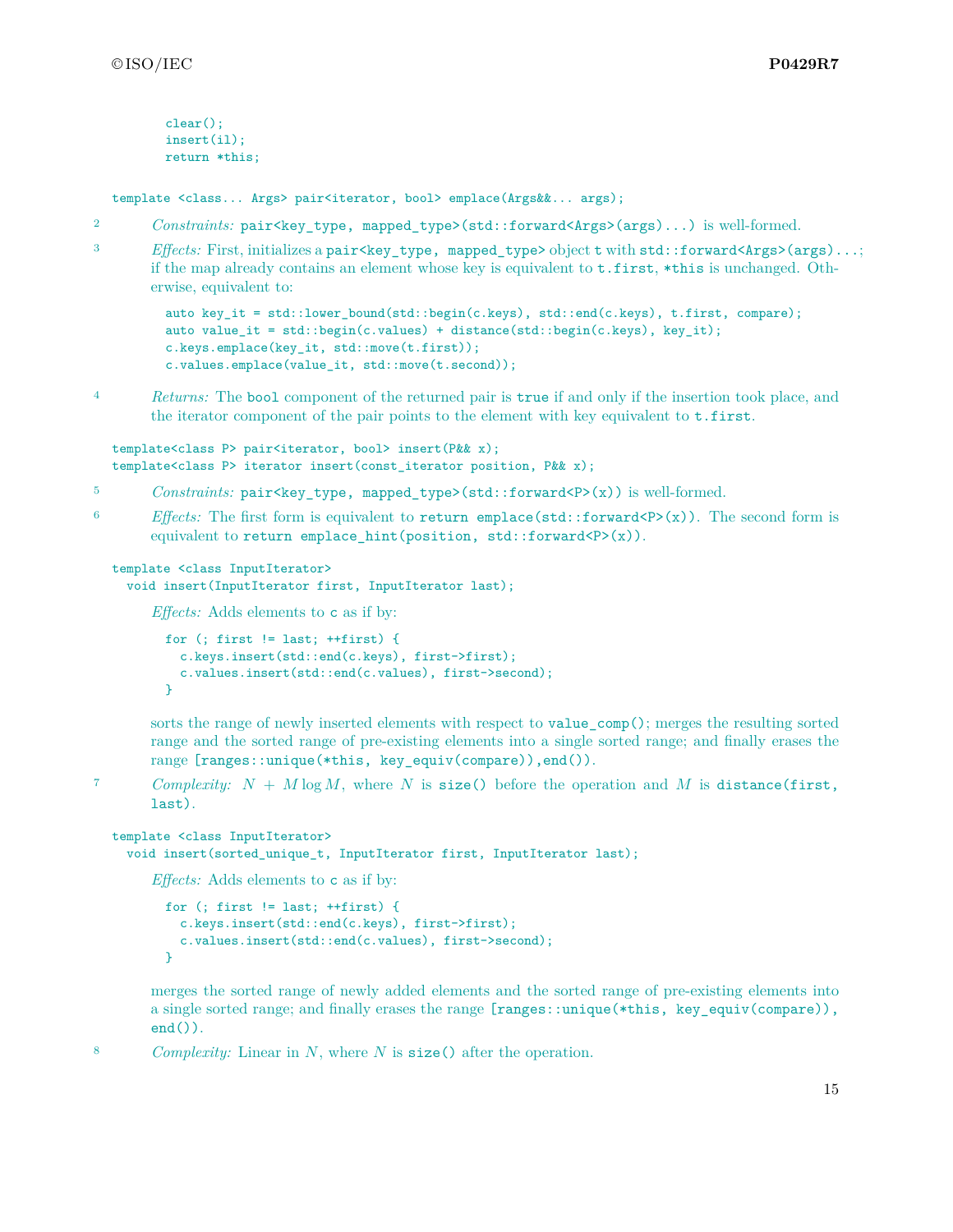```
template<class... Args>
 pair<iterator, bool> try_emplace(const key_type& k, Args&&... args);
template<class... Args>
 iterator try_emplace(const_iterator hint, const key_type& k, Args&&... args);
```

```
9 Constraints: mapped type(std::forward<Args>(args)...) is well-formed.
```

```
10 Effects: If the map already contains an element whose key is equivalent to k, *this and args... are
        unchanged. Otherwise equivalent to:
```

```
auto key_it = std::lower_bound(std::begin(c.keys), std::end(c.keys), k, compare);
auto value_it = std::begin(c.values) + distance(std::begin(c.keys), key_it);
c.keys.insert(key_it, k);
c.values.emplace(value_it, std::forward<Args>(args)...);
```
- <sup>11</sup> *Returns:* In the first overload, the bool component of the returned pair is true if and only if the insertion took place. The returned iterator points to the map element whose key is equivalent to k.
- <sup>12</sup> *Complexity:* The same as emplace and emplace hint, respectively.

```
template<class... Args>
 pair<iterator, bool> try emplace(key type & k, Args & &... args);
template<class... Args>
  iterator try_emplace(const_iterator hint, key_type&& k, Args&&... args);
```
- 13 *Constraints:* mapped type(std::forward<Args>(args)...) is well-formed.
- <sup>14</sup> *Effects:* If the map already contains an element whose key is equivalent to k, \*this, k, and args... are unchanged. Otherwise equivalent to:

```
auto key_it = std::lower_bound(std::begin(c.keys), std::end(c.keys), k, compare);
auto value_it = std::begin(c.values) + distance(std::begin(c.keys), key_it);
c.keys.emplace(key it, std::move(k));
c.values.emplace(value_it, std::forward<Args>(args)...);
```
- <sup>15</sup> *Returns:* In the first overload, the bool component of the returned pair is true if and only if the insertion took place. The returned iterator points to the map element whose key is equivalent to k.
- <sup>16</sup> *Complexity:* The same as emplace and emplace\_hint, respectively.

```
template<class M>
```

```
pair<iterator, bool> insert_or_assign(const key_type& k, M&& obj);
template<class M>
  iterator insert_or_assign(const_iterator hint, const key_type& k, M&& obj);
```
- 17 *Constraints:* is assignable v<mapped type &, M> is true, and mapped type(std::forward<M>(obj)) is well-formed.
- 18 *Effects:* If the map already contains an element **e** whose key is equivalent to k, assigns std::forward<M>(obj) to e.second. Otherwise equivalent to emplace(k, std::forward<M>>
(obj)) or emplace\_hint(hint, k, std::forward<M>(obj)) respectively.
- <sup>19</sup> *Returns:* In the first overload, the bool component of the returned pair is true if and only if the insertion took place. The returned iterator points to the map element whose key is equivalent to k.
- <sup>20</sup> *Complexity:* The same as emplace and emplace\_hint, respectively.

```
template<class M>
 pair<iterator, bool> insert_or_assign(key_type&& k, M&& obj);
template<class M>
 iterator insert_or_assign(const_iterator hint, key_type & k, M & obj);
```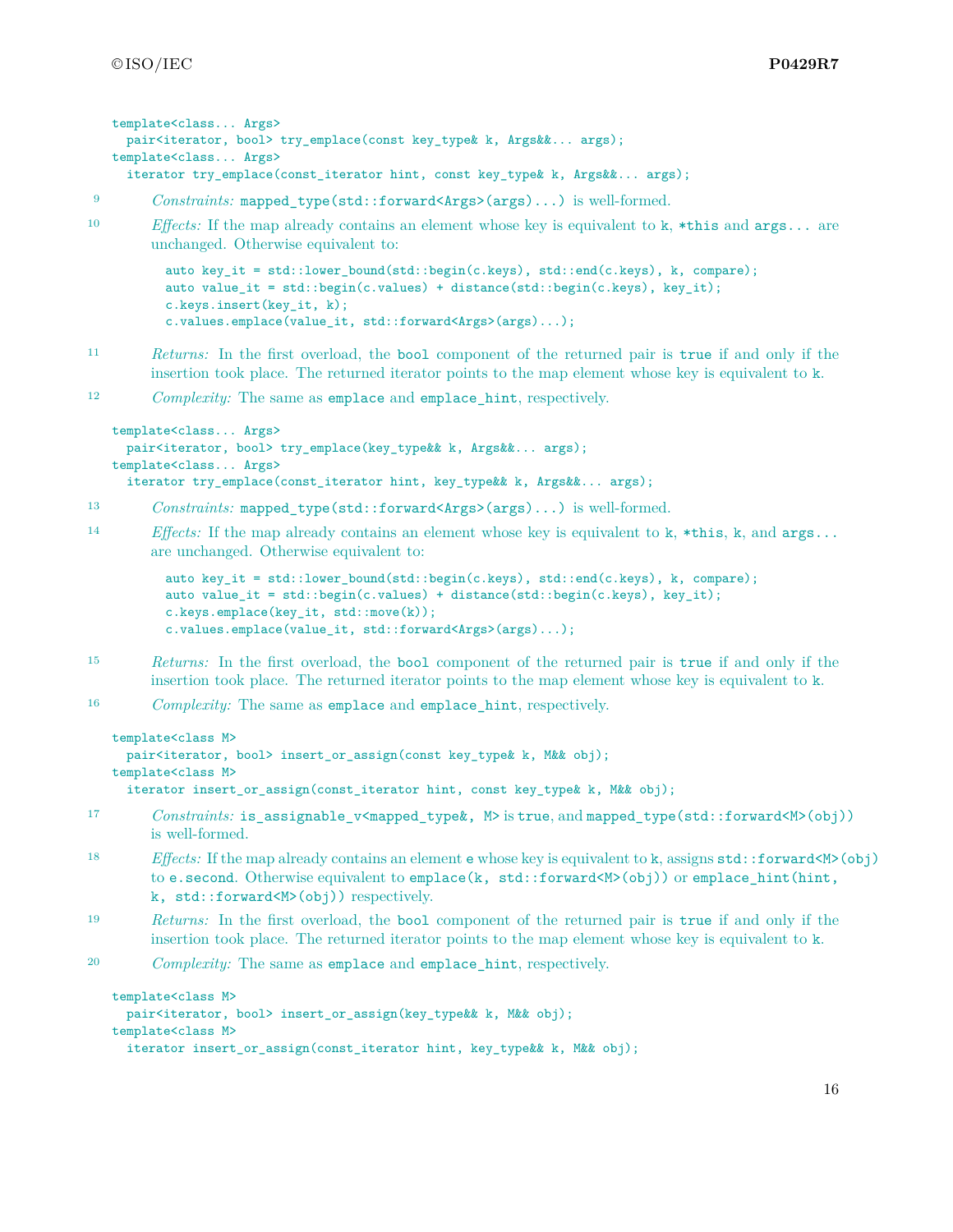- 21 *Constraints:* is assignable v<mapped type &, M> is true, and mapped type(std::forward<M>(obj)) is well-formed.
- <sup>22</sup> *Effects:* If the map already contains an element e whose key is equivalent to k, assigns std::forward<M>(obj) to e.second. Otherwise equivalent to emplace (std::move(k), std::forward<M>(obj)) or emplace hint(hint, std::move(k), std::forward<M>(obj)) respectively.
- <sup>23</sup> *Returns:* In the first overload, the bool component of the returned pair is true if and only if the insertion took place. The returned iterator points to the map element whose key is equivalent to k.
- <sup>24</sup> *Complexity:* The same as emplace and emplace\_hint, respectively.

void swap(flat\_map& fm) noexcept(is\_nothrow\_swappable\_v<key\_compare>);

<sup>25</sup> *Effects:* Equivalent to:

using std::swap; swap(compare, fm.compare); swap(c.keys, fm.c.keys); swap(c.values, fm.c.values);

containers extract() &&;

26 *Returns:* std:: $\mathcal{H}ove(c)$  *Effects:* \*this is emptied, even if the function is exited via exception.

void replace(key\_container\_type&& key\_cont, mapped\_container\_type&& mapped\_cont);

- <sup>28</sup> *Expects:* key\_cont.size() == mapped\_cont.size() is true, and the elements of key\_cont are sorted with respect to compare.
- <sup>29</sup> *Effects:* Equivalent to:

```
try {
  c.\text{keys} = \text{std::move}(\text{key\_cont});c.values = std::move(mapped_cont);
} catch (...) {
  clear();
  throw;
}
```
### **21.6.9 Class template flat\_multimap [flatmultimap]**

- <sup>1</sup> A flat\_multimap is a container adaptor that provides an associative container interface that supports equivalent keys (possibly containing multiple copies of the same key value) and provides for fast retrieval of values of another type T based on the keys. flat\_multimap supports input iterators that model the RandomAccessIterator (22.3.4.13) concept.
- <sup>2</sup> A flat\_multimap satisfies all of the requirements of a container and of a reversible container (21.2). flat\_ $$ map satisfies the requirements of an associative container  $(21.2.6)$ , except that:
- $(2.1)$  it does not meet the requirements related to node handles  $(21.2.4)$ ,
- $(2.2)$  it does not meet the requirements related to iterator invalidation  $(21.2.1)$ , and
- (2.3) the time complexity of the insert, emplace, emplace\_hint, and erase members that respectively insert, emplace or erase a single element from the map is linear, including the ones that take an insertion position iterator.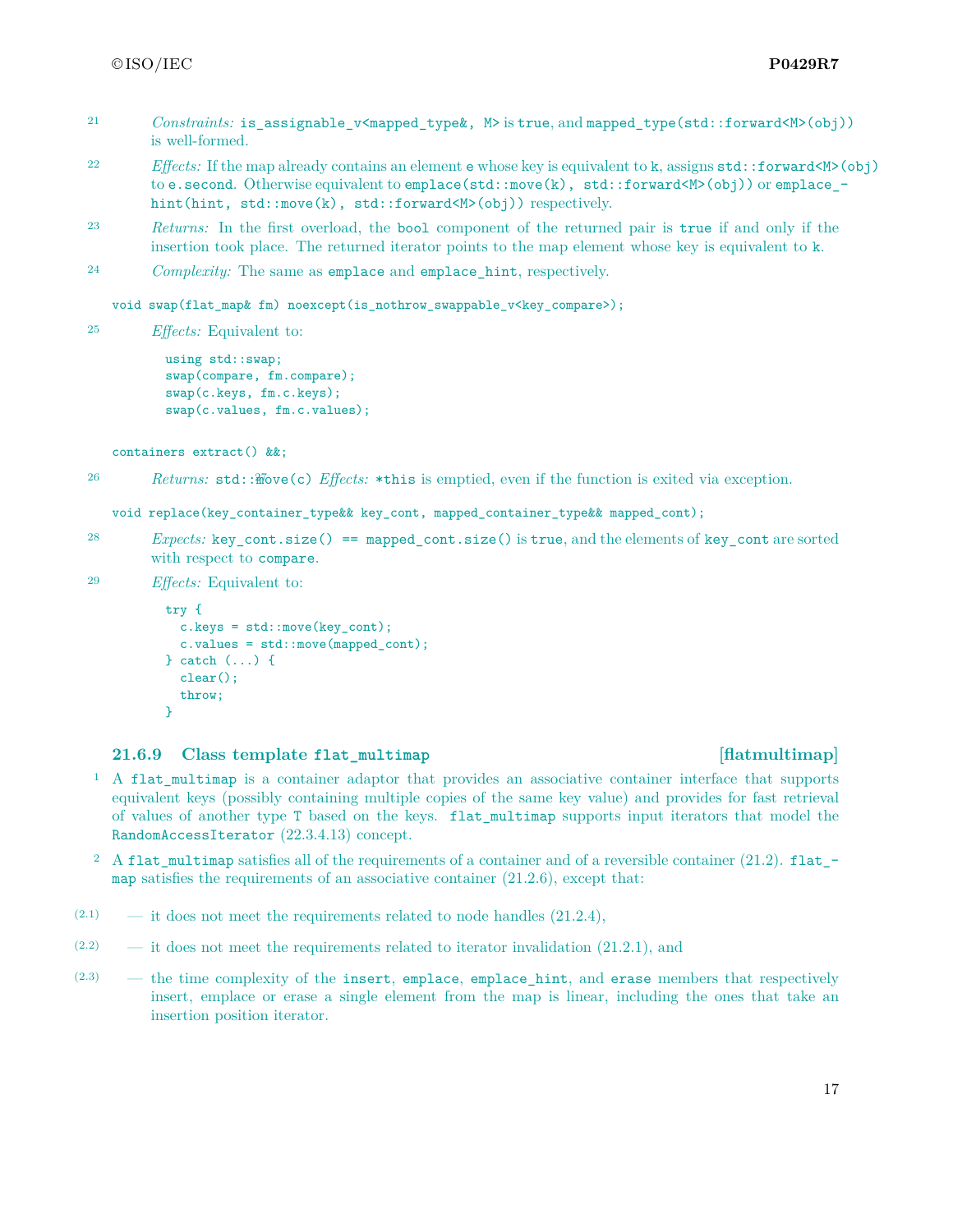A flat multimap does not meet the additional requirements of an allocator-aware container, as described in Table 65.

- $3\,$  A flat multimap also provides most operations described in (21.2.6) for equal keys. This means that a flat multimap supports the a eq operations in (21.2.6) but not the a uniq operations. For a flat  $$ multimap<Key,T> the key\_type is Key and the value\_type is pair<const Key,T>.
- <sup>4</sup> Except as otherwise noted, operations on flat\_multimap are equivalent to those of flat\_map, except that flat\_multimap operations do not remove elements with equal keys. [*Example*: flat\_multimap constructors do not erase non-unique elements after sorting them. *— end example*]
- <sup>5</sup> A flat multimap maintains the following invariants: it contains the same number of keys and values; the keys are sorted with respect to the comparison object; and the value at offset o within the value container is the value associated with the key at offset o within the key container.
- <sup>6</sup> Any sequence container supporting random access iteration can be used to instantiate flat multimap. In particular, vector  $(21.3.11)$  and deque  $(21.3.8)$  can be used. *[Note: vector <br/>bool*> is not a sequence container. *— end note*]
- <sup>7</sup> The program is ill-formed if:
- $(7.1)$  Key is not the same type as KeyContainer: : value\_type,
- $(7.2)$  T is not the same type as MappedContainer: value type,
- (7.3) is\_nothrow\_swappable\_v<KeyContainer> is false, or
- $(7.4)$  is nothrow swappable v<MappedContainer> is false.
	- <sup>8</sup> The effect of calling a constructor that takes both key\_container\_type and mapped\_container\_type arguments with containers of different sizes is undefined.
	- <sup>9</sup> Constructors that take a Container argument cont shall participate in overload resolution only if both std::begin(cont) and std::end(cont) are well-formed expressions.
	- <sup>10</sup> The effect of calling a constructor that takes a **sorted\_equivalent\_t** argument with a container or containers that are not sorted with respect to value\_compare is undefined.

## **21.6.9.1 Definition** *Physical <b>Example Example Example Example Example Example Example Example Example Example Example Example Example Example Example Example Example Example Example*

```
namespace std {
 template <class Key, class T, class Compare = less<Key>,
          class KeyContainer = vector<Key>,
          class MappedContainer = vector<T>>
 class flat_multimap {
 public:
   // types:
   using key_type = Key;
   using mapped_type = T;<br>using value_type = pa:<br>= pa:
                               = pair<const key_type, mapped_type>;
   using key_compare = Compare;
   using reference = pair<const key_type&, mapped_type&>;
   using const_reference = pair<const key_type&, const mapped_type&>;
   using size_type = size_t;
   using difference_type = ptrdiff_t;
   using iterator = implementation-defined; // see 21.2
   using const_iterator = implementation-defined; // see 21.2
   using reverse_iterator = std::reverse_iterator<iterator>;
   using const_reverse_iterator = std::reverse_iterator<const_iterator>;
```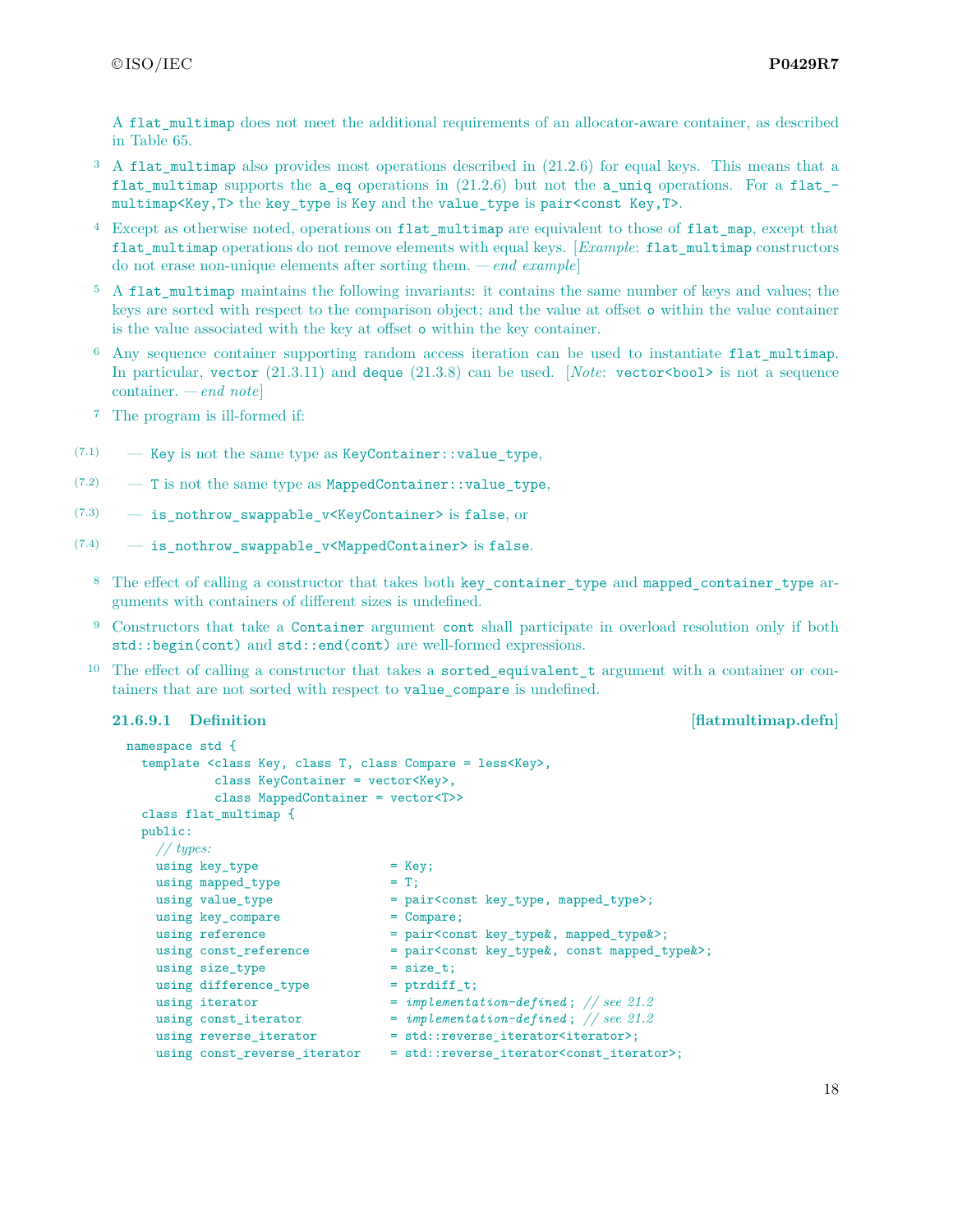```
using key container type = KeyContainer;
using mapped_container_type = MappedContainer;
class value_compare {
 friend flat_multimap;
private:
 key_compare comp;
 value_compare(key_compare c) : comp(c) { }
public:
 bool operator()(const_reference x, const_reference y) const {
    return comp(x.first, y.first);
 }
};
struct containers
{
 key_container_type keys;
 mapped_container_type values;
};
// ??, construct/copy/destroy
flat_multimap() : flat_multimap(key_compare()) { }
flat_multimap(key_container_type key_cont, mapped_container_type mapped_cont);
template <class Alloc>
flat_multimap(const key_container_type& key_cont,
              const mapped_container_type& mapped_cont,
              const Alloc& a);
template <class Container>
  explicit flat_multimap(const Container& cont)
    : flat_multimap(std::begin(cont), std::end(cont), key_compare()) { }
template <class Container, class Alloc>
  flat_multimap(const Container& cont, const Alloc& a);
flat_multimap(sorted_equivalent_t,
             key_container_type key_cont, mapped_container_type mapped_cont);
template <class Alloc>
flat_multimap(sorted_equivalent_t, const key_container_type& key_cont,
              const mapped_container_type& mapped_cont, const Alloc& a);
template <class Container>
 flat_multimap(sorted_equivalent_t s, const Container& cont)
    : flat_multimap(s, std::begin(cont), std::end(cont), key_compare()) { }
template <class Container, class Alloc>
 flat_multimap(sorted_equivalent_t, const Container& cont, const Alloc& a);
explicit flat_multimap(const key_compare& comp)
 : c(), compare(comp) { }
template <class Alloc>
 flat_multimap(const key_compare& comp, const Alloc& a);
template <class Alloc>
  explicit flat_multimap(const Alloc& a);
template <class InputIterator>
  flat_multimap(InputIterator first, InputIterator last,
                const key compare& comp = key compare())
```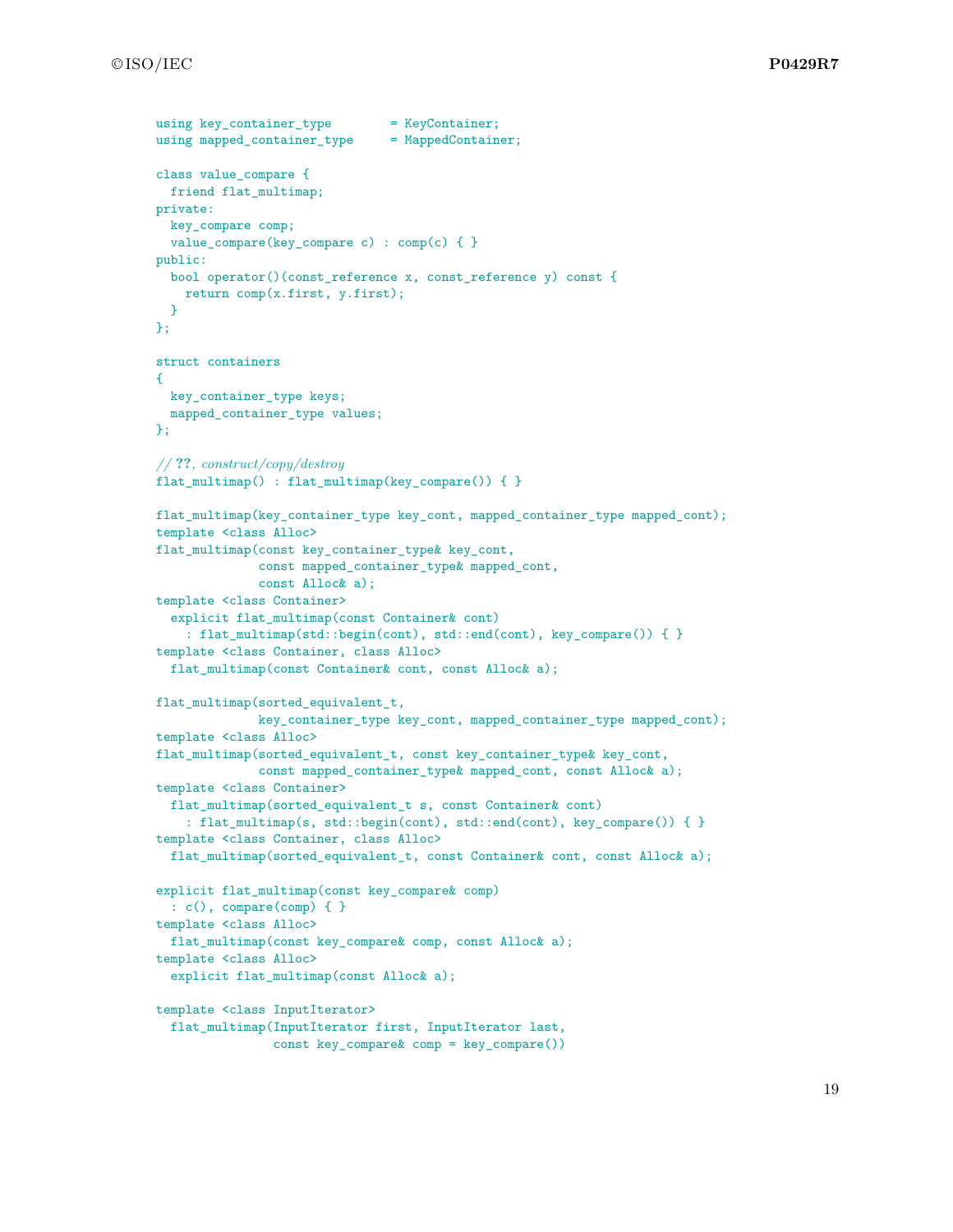```
: c(), compare(comp)
    { insert(first, last); }
template <class InputIterator, class Alloc>
  flat_multimap(InputIterator first, InputIterator last,
               const key_compare& comp, const Alloc& a);
template <class InputIterator, class Alloc>
  flat_multimap(InputIterator first, InputIterator last,
                const Alloc& a);
template <class InputIterator>
  flat_multimap(sorted_equivalent_t, InputIterator first, InputIterator last,
               const key_compare& comp = key_compare())
    : c(), compare(comp)
    { insert(s, first, last); }
template <class InputIterator, class Alloc>
  flat_multimap(sorted_equivalent_t, InputIterator first, InputIterator last,
               const key_compare& comp, const Alloc& a);
template <class InputIterator, class Alloc>
 flat_multimap(sorted_equivalent_t, InputIterator first, InputIterator last,
               const Alloc& a);
template <class Alloc>
 flat_multimap(flat_multimap&& m, const Alloc& a);
template<class Alloc>
  flat_multimap(const flat_multimap& m, const Alloc& a);
flat_multimap(initializer_list<value_type>&& il,
             const key_compare& comp = key_compare())
    : flat_multimap(il, comp) { }
template <class Alloc>
  flat_multimap(initializer_list<value_type>&& il,
               const key_compare& comp, const Alloc& a);
template <class Alloc>
  flat_multimap(initializer_list<value_type>&& il, const Alloc& a);
flat_multimap(sorted_equivalent_t s, initializer_list<value_type>&& il,
             const key_compare& comp = key_compare())
    : flat_multimap(s, il, comp) { }
template <class Alloc>
 flat_multimap(sorted_equivalent_t, initializer_list<value_type>&& il,
               const key_compare& comp, const Alloc& a);
template <class Alloc>
  flat_multimap(sorted_equivalent_t, initializer_list<value_type>&& il,
               const Alloc& a);
flat_multimap& operator=(initializer_list<value_type> il);
// iterators
iterator begin() noexcept;
const_iterator begin() const noexcept;
iterator end() noexcept;
const_iterator end() const noexcept;
reverse_iterator rbegin() noexcept;
const_reverse_iterator rbegin() const noexcept;
```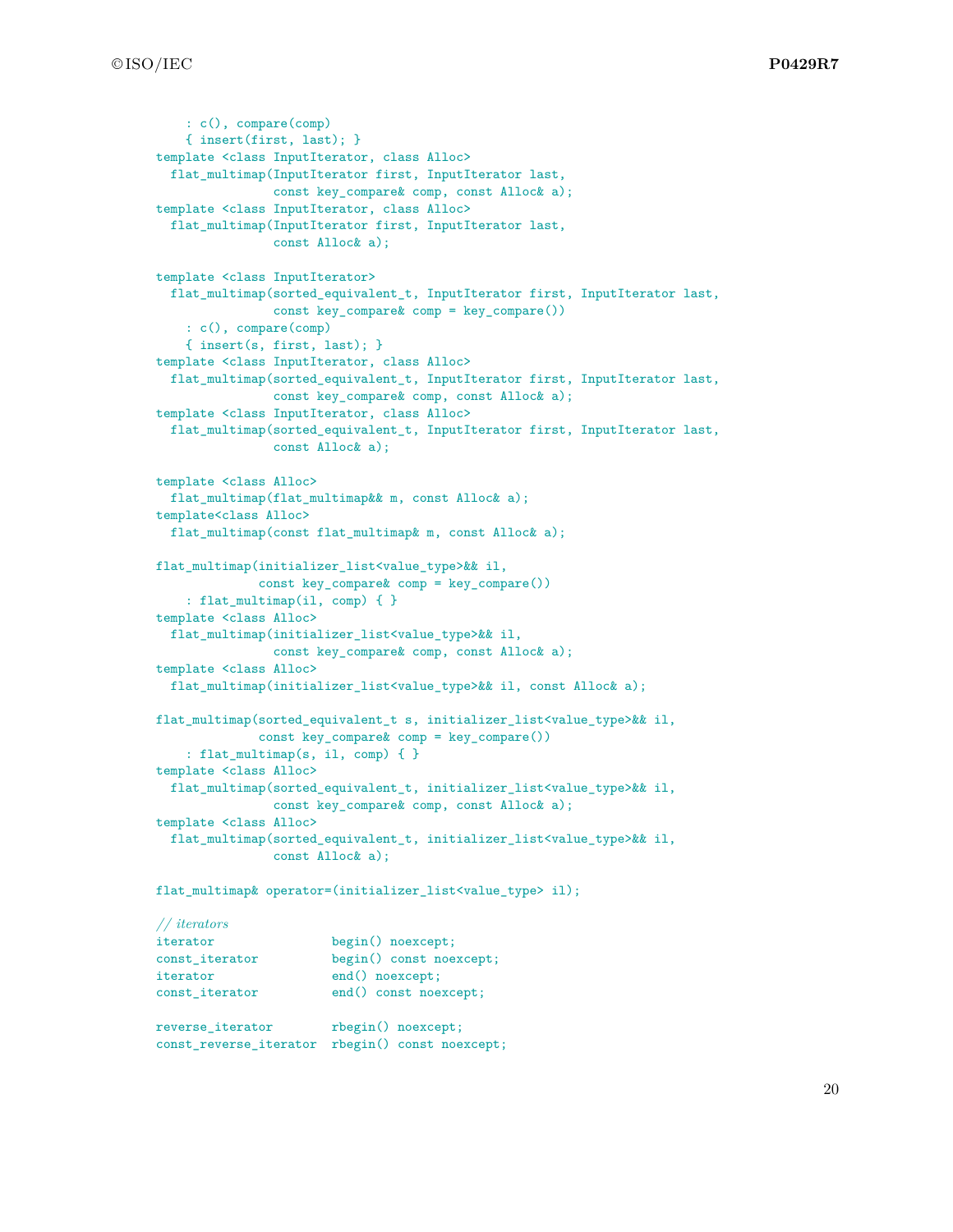```
reverse_iterator rend() noexcept;
const_reverse_iterator rend() const noexcept;
const_iterator cbegin() const noexcept;
const_iterator cend() const noexcept;
const_reverse_iterator crbegin() const noexcept;
const_reverse_iterator crend() const noexcept;
// capacity
[[nodiscard]] bool empty() const noexcept;
size_type size() const noexcept;
size_type max_size() const noexcept;
// ??, modifiers
template <class... Args> pair<iterator, bool> emplace(Args&&... args);
template <class... Args>
  iterator emplace_hint(const_iterator position, Args&&... args);
pair<iterator, bool> insert(const value_type& x)
  { return emplace(x); }
pair<iterator, bool> insert(value_type&& x)
 { return emplace(std::move(x)); }
iterator insert(const_iterator position, const value_type& x)
  { return emplace_hint(position, x); }
iterator insert(const_iterator position, value_type&& x)
  { return emplace_hint(position, std::move(x)); }
template <class P> pair<iterator, bool> insert(P&& x);
template <class P>
  iterator insert(const_iterator position, P&&);
template <class InputIterator>
 void insert(InputIterator first, InputIterator last);
template <class InputIterator>
 void insert(sorted_equivalent_t, InputIterator first, InputIterator last);
void insert(initializer_list<value_type> il)
 { insert(il.begin(), il.end()); }
void insert(sorted_unique_t s, initializer_list<value_type> il)
  { insert(s, il.begin(), il.end()); }
containers extract() &&;
void replace(key_container_type&& key_cont, mapped_container_type&& mapped_cont);
iterator erase(iterator position);
iterator erase(const_iterator position);
size_type erase(const key_type& x);
iterator erase(const_iterator first, const_iterator last);
void swap(flat_multimap& fm) noexcept(is_nothrow_swappable_v<key_compare>);
void clear() noexcept;
// observers
key_compare key_comp() const;
```
value\_compare value\_comp() const;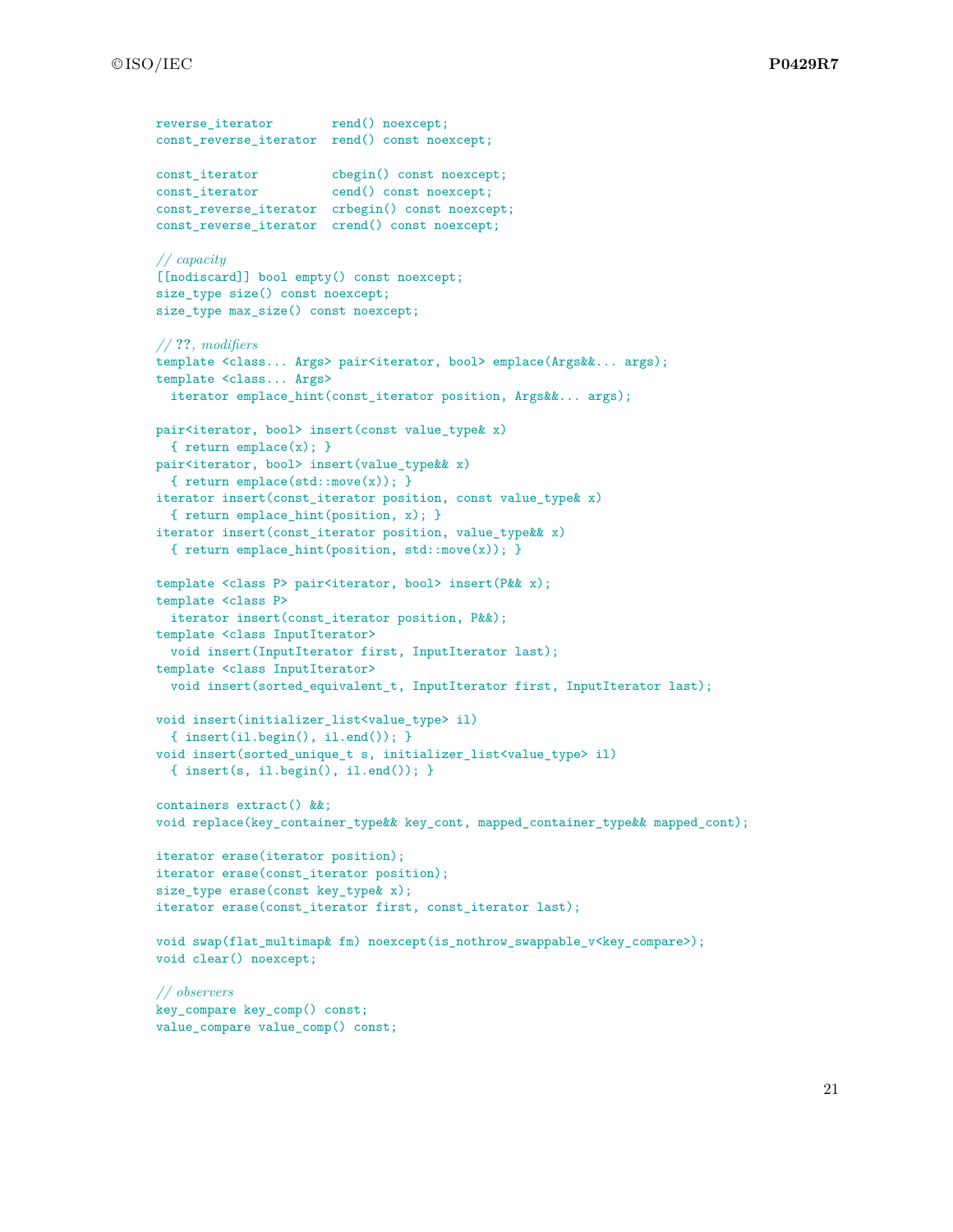```
const key container type keys() const noexcept { return c.keys; }
  const mapped_container_type& values() const noexcept { return c.values; }
 // map operations
 iterator find(const key_type& x);
 const_iterator find(const key_type& x) const;
  template <class K> iterator find(const K& x);
 template <class K> const_iterator find(const K& x) const;
 size_type count(const key_type& x) const;
 template <class K> size_type count(const K& x) const;
 bool contains(const key_type& x) const;
 template <class K> bool contains(const K& x) const;
 iterator lower bound(const key type x);
 const_iterator lower_bound(const key_type& x) const;
 template <class K> iterator lower_bound(const K& x);
 template <class K> const_iterator lower_bound(const K& x) const;
 iterator upper_bound(const key_type& x);
 const_iterator upper_bound(const key_type& x) const;
  template <class K> iterator upper_bound(const K& x);
  template <class K> const_iterator upper_bound(const K& x) const;
 pair<iterator, iterator> equal_range(const key_type& x);
 pair<const_iterator, const_iterator> equal_range(const key_type& x) const;
 template <class K>
   pair<iterator, iterator> equal_range(const K& x);
 template <class K>
   pair<const_iterator, const_iterator> equal_range(const K& x) const;
 friend bool operator==(const flat_multimap& x, const flat_multimap& y)
    { return ranges::equal(x, y); }
 friend bool operator!=(const flat_multimap& x, const flat_multimap& y)
    { return !(x == y); }
 friend bool operator< (const flat_multimap& x, const flat_multimap& y)
    { return ranges::lexicographical_compare(x, y); }
 friend bool operator> (const flat_multimap& x, const flat_multimap& y)
   { return y < x; }
 friend bool operator<=(const flat_multimap& x, const flat_multimap& y)
    { return !(y < x); }
 friend bool operator>=(const flat_multimap& x, const flat_multimap& y)
   { return !(x < y); }
 friend void swap(flat_multimap& x, flat_multimap& y) noexcept(noexcept(x.swap(y))
    { return x.sum(y); }
private:
 containers c; // exposition only
 key_compare compare; // exposition only
};
template<class Container>
 using cont-key-type =
```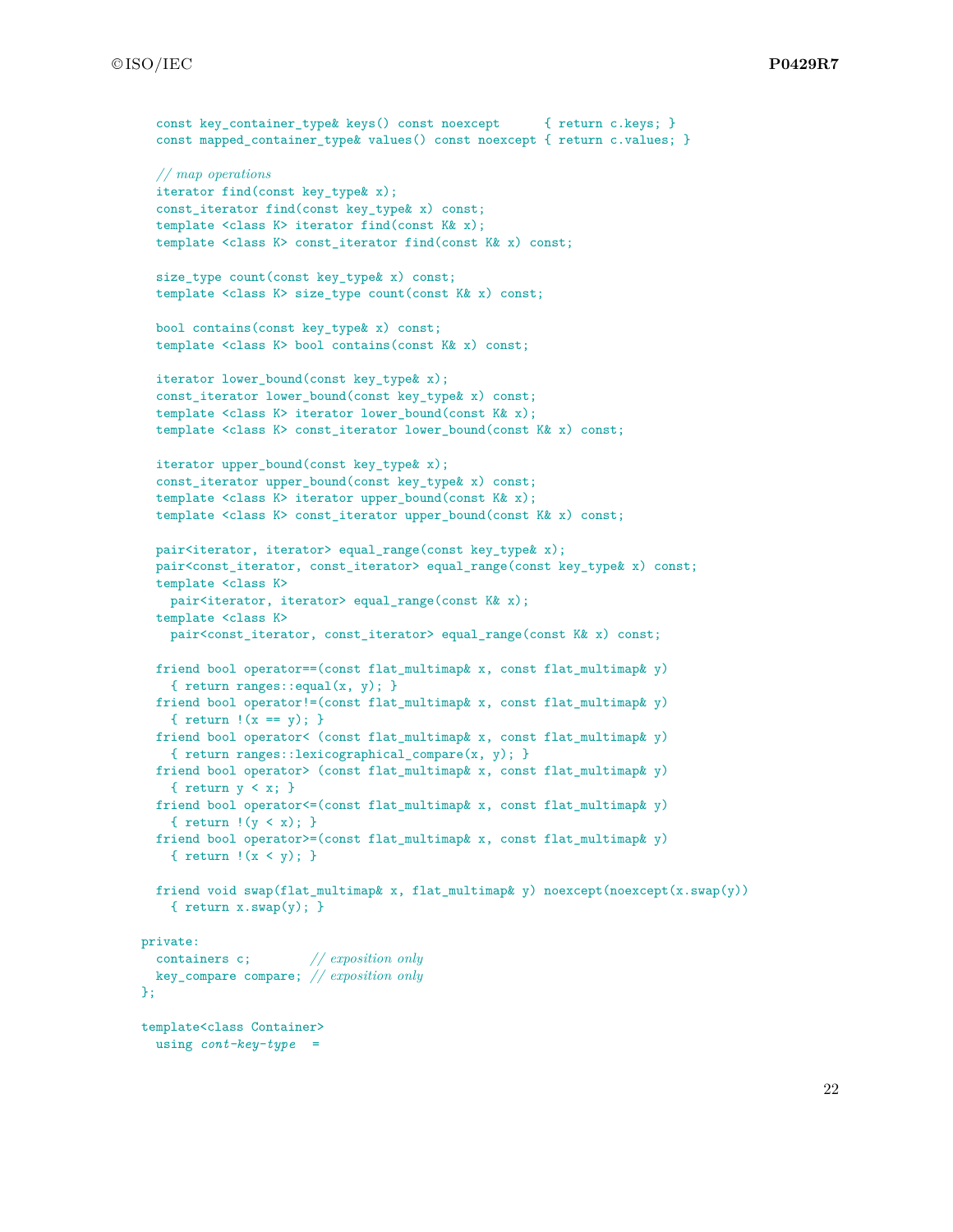```
remove_const_t<typename Container::value_type::first_type>; // exposition only
template<class Container>
  using cont-mapped-type =
    typename Container::value_type::second_type; // exposition only
template<class InputIterator>
  using iter-key-type = remove_const_t<
   typename iterator_traits<InputIterator>::value_type::first_type>; // exposition only
template<class InputIterator>
  using iter-mapped-type =
    typename iterator_traits<InputIterator>::value_type::second_type; // exposition only
template <class Container>
  flat_multimap(Container)
    -> flat_multimap<cont-key-type <Container>, cont-mapped-type <Container>>;
template <class KeyContainer, class MappedContainer>
  flat_multimap(KeyContainer, MappedContainer)
    -> flat_multimap<typename KeyContainer::value_type,
                     typename MappedContainer::value_type,
                     less<typename KeyContainer::value_type>,
                    KeyContainer, MappedContainer>;
template <class KeyContainer, class MappedContainer, class Alloc>
  flat_multimap(KeyContainer, MappedContainer, Alloc)
    -> flat_multimap<typename KeyContainer::value_type,
                     typename MappedContainer::value_type,
                     less<typename KeyContainer::value_type>,
                    KeyContainer, MappedContainer>;
template <class Container>
  flat_multimap(sorted_equivalent_t, Container)
    -> flat_multimap<cont-key-type <Container>, cont-mapped-type <Container>>;
template <class KeyContainer, class MappedContainer>
  flat_multimap(sorted_equivalent_t, KeyContainer, MappedContainer)
    -> flat_multimap<typename KeyContainer::value_type,
                     typename MappedContainer::value_type,
                     less<typename KeyContainer::value_type>,
                     KeyContainer, MappedContainer>;
template <class KeyContainer, class MappedContainer, class Alloc>
  flat_multimap(sorted_equivalent_t, KeyContainer, MappedContainer, Alloc)
    -> flat_multimap<typename KeyContainer::value_type,
                     typename MappedContainer::value_type,
                     less<typename KeyContainer::value_type>,
                    KeyContainer, MappedContainer>;
template <class InputIterator, class Compare = less<iter-key-type <InputIterator>>>
  flat_multimap(InputIterator, InputIterator, Compare = Compare())
    -> flat_multimap<iter-key-type <InputIterator>, iter-mapped-type <InputIterator>, Compare>;
template <class InputIterator, class Compare = less<iter-key-type <InputIterator>>>
  flat_multimap(sorted_equivalent_t, InputIterator, InputIterator,
                Compare = Compare()-> flat_multimap<iter-key-type <InputIterator>, iter-mapped-type <InputIterator>, Compare>;
```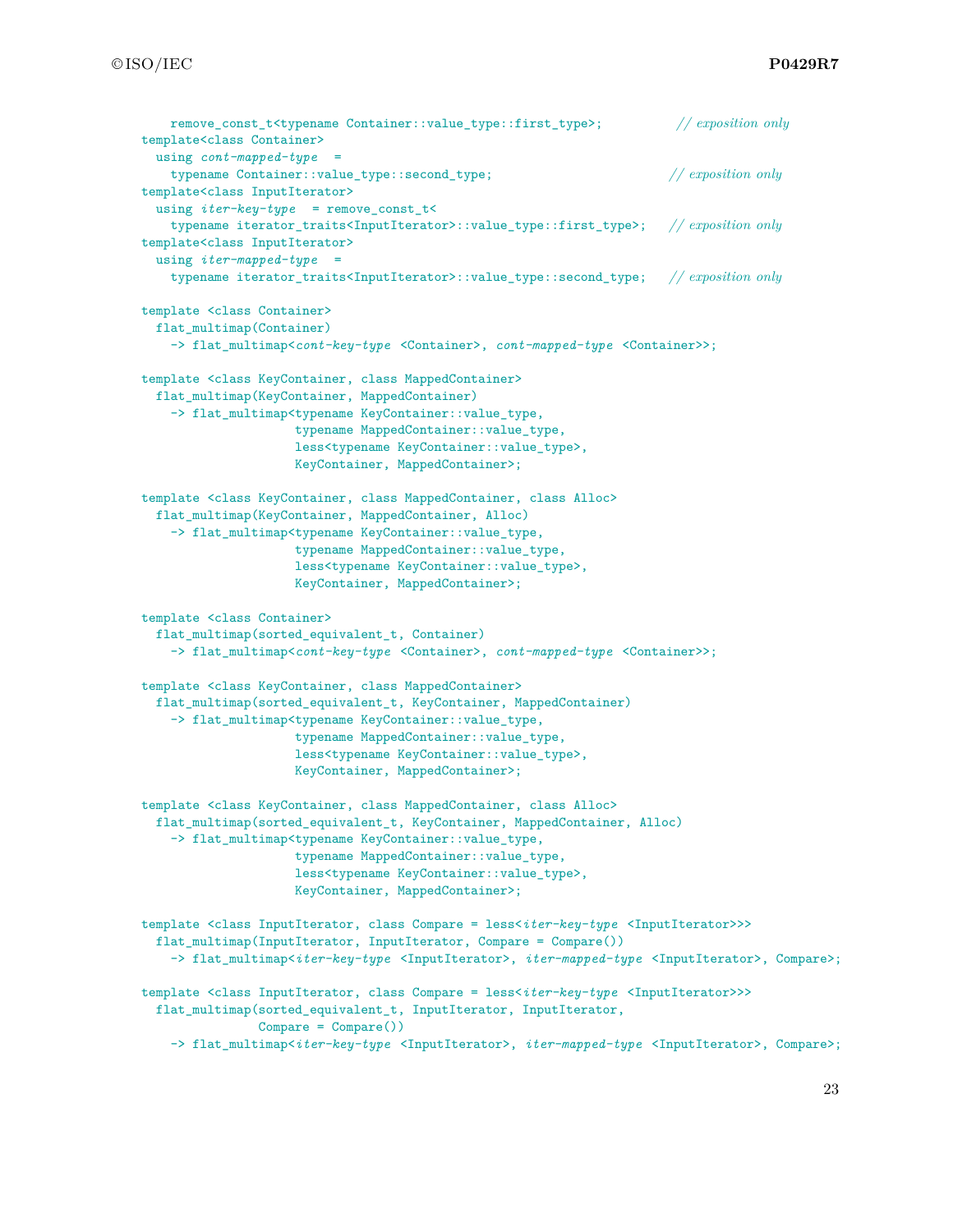```
template<class Key, class T, class Compare = less<Key>>
    flat_multimap(initializer_list<pair<Key, T>>, Compare = Compare())
      -> flat_multimap<Key, T, Compare>;
  template<class Key, class T, class Compare = less<Key>>
  flat multimap(sorted_equivalent_t, initializer_list<pair<Key, T>>,
                Compare = Compare()-> flat_multimap<Key, T, Compare>;
}
```
# **21.6.9.2 Constructors [flatmultimap.cons]**

flat\_multimap(key\_container\_type key\_cont, mapped\_container\_type mapped\_cont);

- 1 *Effects:* Initializes c.keys with std::move(key\_cont) and c.values with std::move(mapped\_cont); value-initializes compare; and sorts the range [begin(),end()) with respect to value\_comp().
- <sup>2</sup> *Complexity:* Linear in *N* if the container arguments are already sorted with respect to value comp() and otherwise *N* log *N*, where *N* is key\_cont.size().

flat\_multimap(sorted\_equivalent\_t, key\_container\_type key\_cont, mapped\_container\_type mapped\_cont);

3 *Effects:* Initializes c.keys with std::move(key\_cont) and c.values with std::move(mapped\_cont); value-initializes compare.

<sup>4</sup> *Complexity:* Constant.

```
template <class Alloc>
flat_multimap(const key_container_type& key_cont,
             const mapped_container_type& mapped_cont,
             const Alloc& a);
template <class Container, class Alloc>
 flat_multimap(const Container& cont, const Alloc& a);
template <class Alloc>
flat_multimap(sorted_equivalent_t, const key_container_type& key_cont,
             const mapped_container_type& mapped_cont, const Alloc& a);
template <class Container, class Alloc>
 flat_multimap(sorted_equivalent_t, const Container& cont, const Alloc& a);
template <class Alloc>
 flat_multimap(const key_compare& comp, const Alloc& a);
template <class Alloc>
  explicit flat_multimap(const Alloc& a);
template <class InputIterator, class Alloc>
 flat_multimap(InputIterator first, InputIterator last,
                const key_compare& comp, const Alloc& a);
template <class InputIterator, class Alloc>
 flat_multimap(InputIterator first, InputIterator last,
               const Alloc& a);
template <class InputIterator, class Alloc>
 flat_multimap(sorted_equivalent_t, InputIterator first, InputIterator last,
               const key_compare& comp, const Alloc& a);
template <class InputIterator, class Alloc>
 flat_multimap(sorted_equivalent_t, InputIterator first, InputIterator last,
               const Alloc& a);
template <class Alloc>
 flat_multimap(flat_multimap&& m, const Alloc& a);
```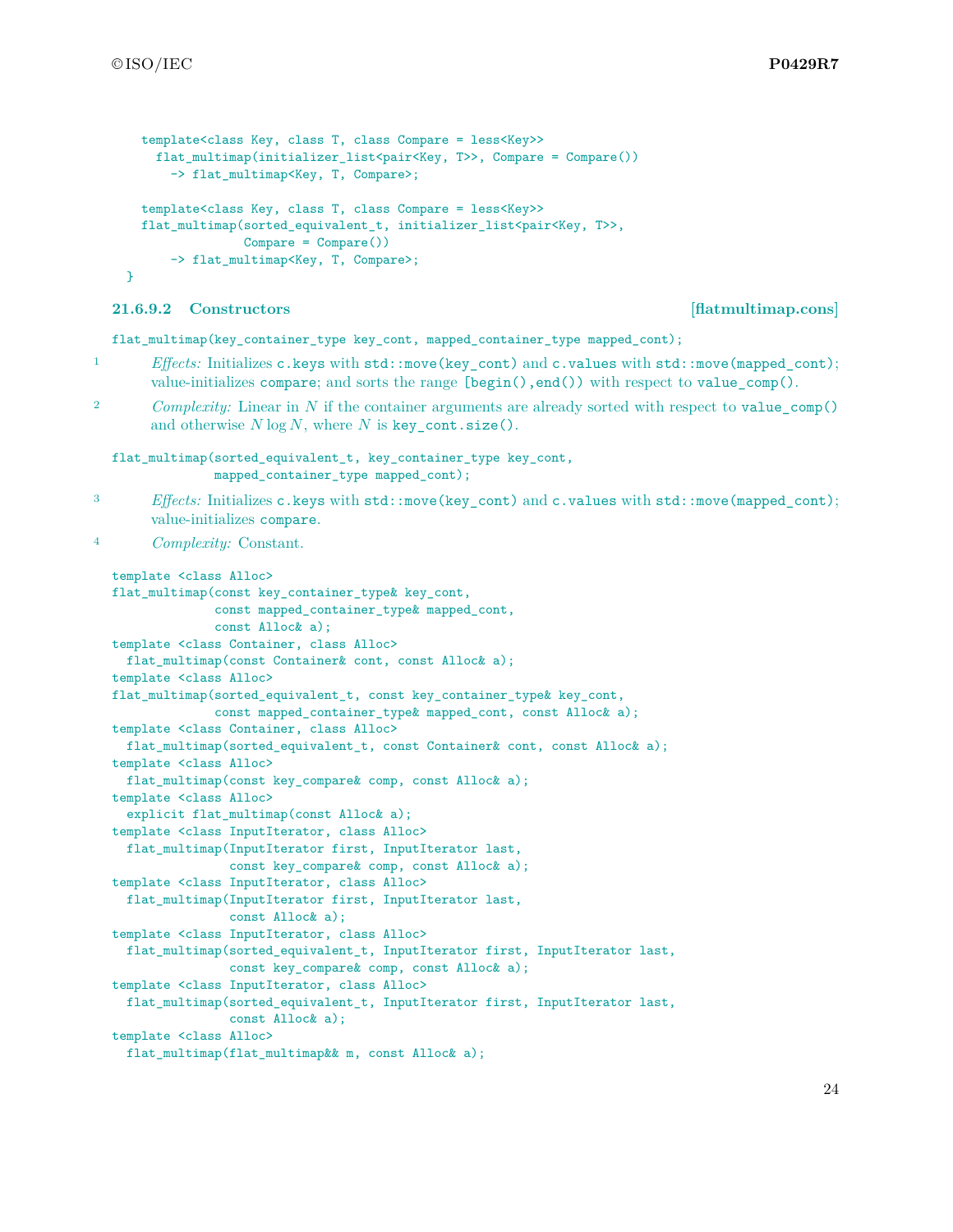```
template<class Alloc>
 flat_multimap(const flat_multimap& m, const Alloc& a);
template <class Alloc>
 flat_multimap(initializer_list<value_type>&& il,
               const key_compare& comp, const Alloc& a);
template <class Alloc>
 flat_multimap(initializer_list<value_type>&& il, const Alloc& a);
template <class Alloc>
 flat_multimap(sorted_equivalent_t, initializer_list<value_type>&& il,
                const key_compare& comp, const Alloc& a);
template <class Alloc>
  flat_multimap(sorted_equivalent_t, initializer_list<value_type>&& il,
                const Alloc& a);
```
- 5 *Constraints:* uses\_allocator\_v<key\_container\_type, Alloc> && uses\_allocator\_v<mapped\_container\_type, Alloc> is true.
- <sup>6</sup> *Effects:* Equivalent to the preceding constructors except that c.keys and c.values are constructed with uses-allocator construction (19.10.8.2).